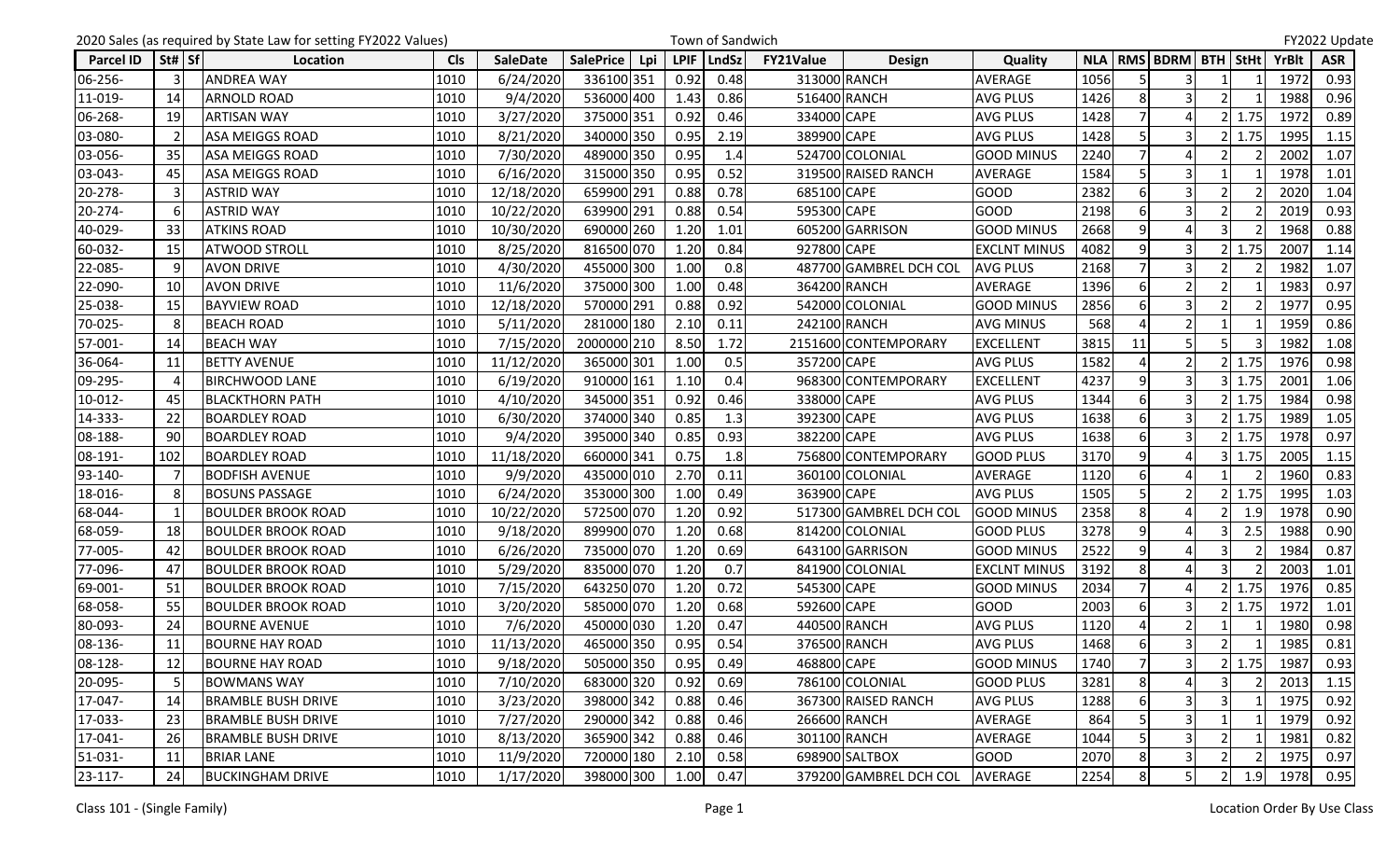|                  |                | 2020 Sales (as required by State Law for setting FY2022 Values) |            |                 |                         |             | Town of Sandwich |                  |                         |                    |      |                |                               |               |      |       | FY2022 Update |
|------------------|----------------|-----------------------------------------------------------------|------------|-----------------|-------------------------|-------------|------------------|------------------|-------------------------|--------------------|------|----------------|-------------------------------|---------------|------|-------|---------------|
| <b>Parcel ID</b> | St# Sf         | Location                                                        | <b>Cls</b> | <b>SaleDate</b> | <b>SalePrice</b><br>Lpi | <b>LPIF</b> | LndSz            | <b>FY21Value</b> | <b>Design</b>           | Quality            |      |                | NLA   RMS   BDRM   BTH   StHt |               |      | YrBlt | <b>ASR</b>    |
| 09-133-          |                | <b>BUNKER CIRCLE</b>                                            | 1010       | 6/29/2020       | 519000 350              | 0.95        | 0.5              | 514900 CAPE      |                         | <b>AVG PLUS</b>    | 2975 |                | 3                             |               | 1.75 | 1986  | 0.99          |
| 09-132-          |                | <b>BUNKER CIRCLE</b>                                            | 1010       | 9/30/2020       | 615000 350              | 0.95        | 0.48             |                  | 642500 RANCH            | <b>GOOD</b>        | 1843 | 6              | 3                             |               | 1.5  | 2016  | 1.04          |
| 09-129-          |                | <b>BUNKER CIRCLE</b>                                            | 1010       | 12/14/2020      | 650000 350              | 0.95        | 0.47             | 576700 CAPE      |                         | <b>GOOD</b>        | 2421 | 8              | 3                             |               | 1.75 | 1995  | 0.89          |
| 17-186-          | 32             | <b>BUXUS SHORES CIRCLE</b>                                      | 1010       | 12/18/2020      | 835000 400              | 1.43        | 0.69             |                  | 756400 COLONIAL         | <b>GOOD PLUS</b>   | 2224 |                | 3                             |               |      | 1988  | 0.91          |
| 17-182-          | 41             | <b>BUXUS SHORES CIRCLE</b>                                      | 1010       | 12/23/2020      | 775000 400              | 1.43        | 0.7              |                  | 693700 COLONIAL         | <b>GOOD PLUS</b>   | 2568 | 8              |                               |               |      | 1989  | 0.90          |
| 83-027-          | 23             | <b>CANARY STREET</b>                                            | 1010       | 9/30/2020       | 479000 050              | 1.70        | 0.06             |                  | 379200 ANTIQUE 1        | <b>AVG PLUS</b>    | 1000 | $\overline{3}$ |                               |               | 1.5  | 1857  | 0.79          |
| 80-077-          |                | CANDLEWOOD DRIVE                                                | 1010       | 9/1/2020        | 460000 030              | 1.20        | 0.57             | 491100 CAPE      |                         | <b>AVG PLUS</b>    | 2618 | 8              | 5                             |               | 1.75 | 1985  | 1.07          |
| 64-051-          |                | <b>CAPTAIN COLE ROAD</b>                                        | 1010       | 1/10/2020       | 420000 140              | 2.20        | 0.31             | 407900 CAPE      |                         | AVERAGE            | 1122 |                |                               |               | 1.5  | 1963  | 0.97          |
| 54-086-          |                | <b>CAPTAIN MORGAN ROAD</b>                                      | 1010       | 12/14/2020      | 620000 140              | 2.20        | 0.54             |                  | 578300 RAISED RANCH     | <b>GOOD MINUS</b>  | 1682 | 6              | 3                             |               |      | 1966  | 0.93          |
| 55-017-          | 8              | <b>CAPTAIN PAINE ROAD</b>                                       | 1010       | 12/31/2020      | 620000 140              | 2.20        | 0.42             |                  | 543200 RANCH            | <b>AVG PLUS</b>    | 1398 | 6              | 3                             | $\mathcal{P}$ |      | 1961  | 0.88          |
| 54-052-          |                | <b>CAPTAIN TEACH ROAD</b>                                       | 1010       | 11/18/2020      | 550000 140              | 2.20        | 0.25             |                  | 462500 RAISED RANCH     | <b>GOOD MINUS</b>  | 1736 | 6              | $\overline{3}$                |               |      | 1970  | 0.84          |
| 54-063-          |                | <b>CAPTAIN TOWNE ROAD</b>                                       | 1010       | 8/28/2020       | 480000 140              | 2.20        | 0.46             |                  | 529500 SPLIT LEVEL      | <b>AVG PLUS</b>    | 1848 |                | 3                             |               |      | 1984  | 1.10          |
| 54-064-          |                | <b>CAPTAIN TOWNE ROAD</b>                                       | 1010       | 10/19/2020      | 550500 140              | 2.20        | 0.46             |                  | 510700 RAISED RANCH     | AVERAGE            | 2324 |                | Δ                             |               |      | 1983  | 0.93          |
| 32-042-          |                | <b>CARDINAL ROAD</b>                                            | 1010       | 12/21/2020      | 489000 250              | 0.90        | 0.97             | 462800 CAPE      |                         | <b>GOOD</b>        | 2064 |                | Δ                             |               | 1.9  | 1986  | 0.95          |
| 55-173-          | 55             | <b>CARLETON DRIVE</b>                                           | 1010       | 12/16/2020      | 2500000 160             | 1.90        | 1.52             |                  | 1947300 CONTEMPORARY    | <b>SUPERLATIVE</b> | 4953 | $\overline{7}$ | Δ                             |               |      | 2002  | 0.78          |
| 56-075-          | 28             | <b>CARLETON DRIVE EAST</b>                                      | 1010       | 6/24/2020       | 1729000 160             | 1.90        | 4.15             |                  | 2013800 GAMBREL DCH COL | <b>SUPERLATIVE</b> | 6468 | 10             |                               |               |      | 2004  | 1.16          |
| 88-147-          | 32             | <b>CARMAN AVENUE</b>                                            | 1010       | 4/28/2020       | 455000 010              | 2.70        | 0.11             | 463600 CAPE      |                         | <b>AVERAGE</b>     | 1284 | 6              | $\overline{\mathbf{3}}$       |               | 1.75 | 1997  | 1.02          |
| 23-103-          |                | <b>CARVER DRIVE</b>                                             | 1010       | 4/30/2020       | 450000 300              | 1.00        | 0.92             |                  | 429100 RANCH            | <b>AVG PLUS</b>    | 1432 | 6              | 3                             |               |      | 1988  | 0.95          |
| 94-036-          | 24             | <b>CHADWELL AVENUE</b>                                          | 1010       | 11/13/2020      | 284130 010              | 2.70        | 0.22             |                  | 336100 COTTAGE          | AVERAGE            | 1074 |                | $\overline{2}$                |               |      | 1950  | 1.18          |
| 23-314-          | 25             | <b>CHAPAQUOIT WAY</b>                                           | 1010       | 8/21/2020       | 391000 300              | 1.00        | 0.34             | 337500 CAPE      |                         | <b>AVG PLUS</b>    | 1548 |                | $\overline{3}$                |               | 1.75 | 1973  | 0.86          |
| 30-229-          | 82             | <b>CHASE ROAD</b>                                               | 1010       | 10/30/2020      | 447000 291              | 0.88        | 1.5              |                  | 405400 COLONIAL         | <b>AVG PLUS</b>    | 1888 | 8              | 4                             |               |      | 1987  | 0.91          |
| 22-064-          |                | <b>CHAUCER STREET</b>                                           | 1010       | 2/27/2020       | 375000 300              | 1.00        | 0.46             |                  | 406200 COLONIAL         | <b>AVG PLUS</b>    | 1736 | 8              | $\overline{a}$                |               |      | 1980  | 1.08          |
| 11-087-          |                | <b>CHECKERBERRY LANE</b>                                        | 1010       | 6/29/2020       | 380000 342              | 0.88        | 0.75             |                  | 359700 GARRISON         | <b>AVG PLUS</b>    | 1872 | 6              | Δ                             |               |      | 1983  | 0.95          |
| 11-212-          | 13             | <b>CHECKERBERRY LANE</b>                                        | 1010       | 9/24/2020       | 464000 342              | 0.88        | 0.67             | 441700 CAPE      |                         | <b>AVG PLUS</b>    | 2028 |                | 3                             |               | 1.75 | 1986  | 0.95          |
| 11-225-          | 20             | <b>CHECKERBERRY LANE</b>                                        | 1010       | 6/25/2020       | 420000 342              | 0.88        | 0.62             |                  | 412300 COLONIAL         | <b>AVG PLUS</b>    | 2358 | 8              | 5                             |               |      | 1979  | 0.98          |
| 38-101-          | 13             | <b>CHIPMAN ROAD</b>                                             | 1010       | 5/8/2020        | 310000 240              | 1.08        | 0.55             |                  | 357000 RANCH            | <b>AVG PLUS</b>    | 1351 | 5              | $\overline{2}$                |               |      | 1949  | 1.15          |
| 38-107-          | 27             | <b>CHIPMAN ROAD</b>                                             | 1010       | 5/12/2020       | 465000 240              | 1.08        | 0.55             |                  | 438000 RANCH            | <b>GOOD MINUS</b>  | 1713 |                | 3                             |               |      | 1969  | 0.94          |
| 20-136-          |                | <b>CHRISTINA LANE</b>                                           | 1010       | 8/31/2020       | 607000 320              | 0.92        | 0.92             |                  | 634600 COLONIAL         | <b>GOOD</b>        | 3194 | 8              |                               |               |      | 1996  | 1.05          |
| 28-232-          | 34             | <b>COBBLESTONE WAY</b>                                          | 1010       | 9/18/2020       | 488000 300              | 1.00        | 0.54             |                  | 449000 COLONIAL         | <b>GOOD MINUS</b>  | 1908 |                | 3                             |               |      | 2006  | 0.92          |
| 08-195-          | 78             | <b>COTUIT ROAD</b>                                              | 1010       | 10/30/2020      | 540000 300              | 1.00        | 0.59             | 586000 CAPE      |                         | <b>GOOD</b>        | 2340 | 8              |                               |               | 1.5  | 1860  | 1.09          |
| 17-166-          | 242            | <b>COTUIT ROAD</b>                                              | 1010       | 1/24/2020       | 315000 341              | 0.75        | 0.98             | 354800 CAPE      |                         | <b>AVERAGE</b>     | 1596 | 5 <sup>1</sup> | $\overline{3}$                |               | 1.75 | 1985  | 1.13          |
| 22-125-          | 324            | <b>COTUIT ROAD</b>                                              | 1010       | 7/27/2020       | 377000 341              | 0.75        | 1.06             |                  | 364900 RANCH            | <b>AVG PLUS</b>    | 1456 | 8              | $\overline{\mathbf{3}}$       | 2             |      | 1981  | 0.97          |
| 27-048-          | 374            | <b>COTUIT ROAD</b>                                              | 1010       | 12/1/2020       | 328000 341              | 0.75        | 0.73             |                  | 324100 GAMBREL DCH COL  | <b>AVG PLUS</b>    | 1632 |                | 3                             |               |      | 1978  | 0.99          |
| 14-285-          | 102            | <b>COUNTRY CLUB ROAD</b>                                        | 1010       | 7/24/2020       | 496000 350              | 0.95        | 1.48             |                  | 577200 RANCH            | <b>GOOD MINUS</b>  | 1672 | 10             |                               |               |      | 1988  | 1.16          |
| 07-089-          | 25             | <b>COVE ROAD</b>                                                | 1010       | 3/9/2020        | 351000 351              | 0.92        | 0.43             | 337300 CAPE      |                         | <b>AVERAGE</b>     | 1547 | 6              | 3                             |               | 1.75 | 1987  | 0.96          |
| 07-068-          | 28             | <b>COVE ROAD</b>                                                | 1010       | 10/1/2020       | 840000 390              | 1.80        | 1.18             |                  | 716000 GARRISON         | <b>GOOD</b>        | 2173 | 10             | 4                             |               |      | 1965  | 0.85          |
| 07-091-          | 29             | <b>COVE ROAD</b>                                                | 1010       | 7/15/2020       | 305000 351              | 0.92        | 0.4              |                  | 285000 RANCH            | AVERAGE            | 1218 |                | $\overline{2}$                |               |      | 1973  | 0.93          |
| 22-017-          | $\overline{2}$ | <b>COVENTRY PLACE</b>                                           | 1010       | 4/17/2020       | 360000 300              | 1.00        | 0.47             |                  | 365100 RANCH            | <b>AVG PLUS</b>    | 1196 | 6              | 3 <sup>1</sup>                | -1            |      | 1973  | 1.01          |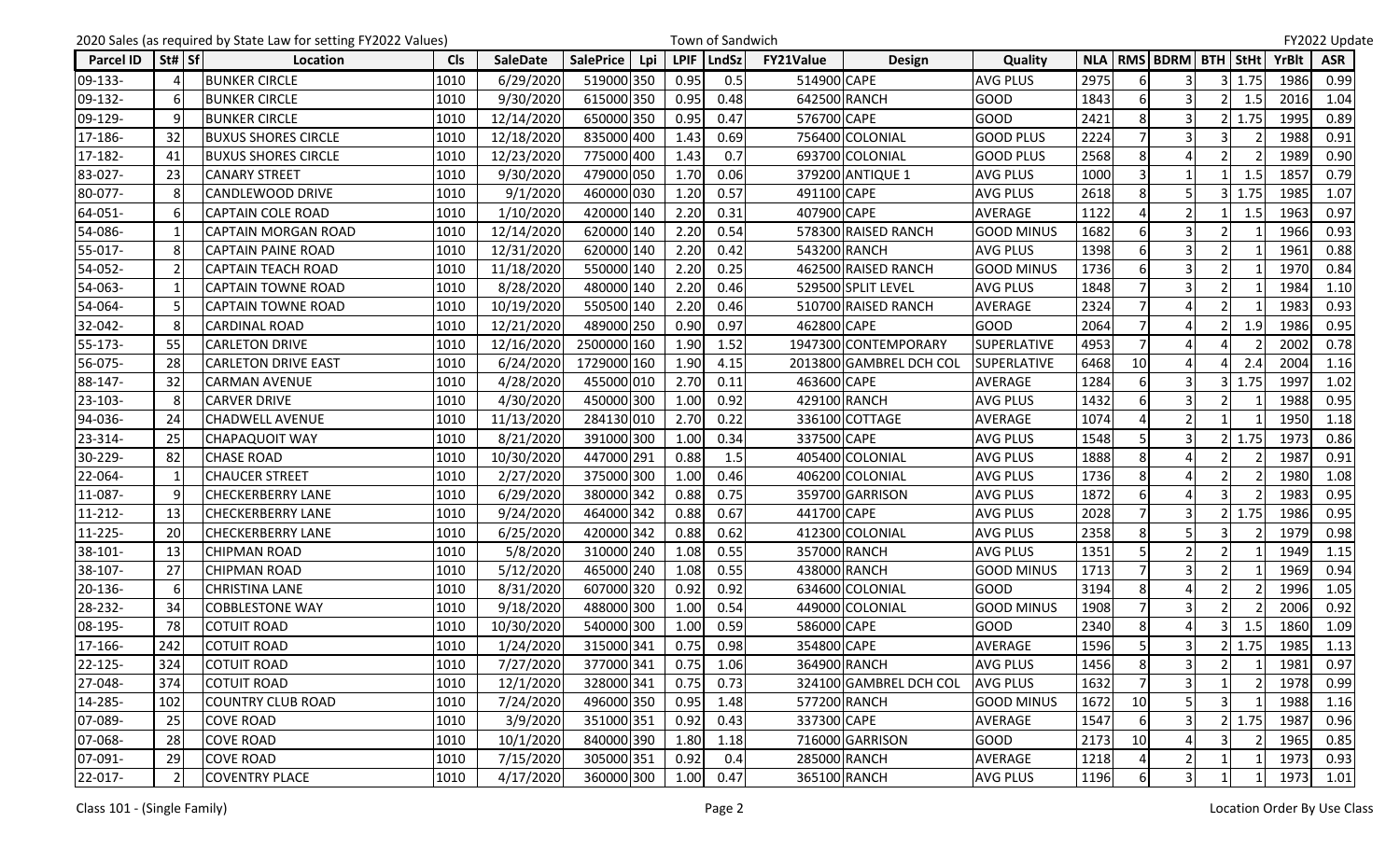|                  |           | 2020 Sales (as required by State Law for setting FY2022 Values) |            |                 |                         |             | Town of Sandwich |                  |                        |                     |      |                |                               |               |              | FY2022 Update |
|------------------|-----------|-----------------------------------------------------------------|------------|-----------------|-------------------------|-------------|------------------|------------------|------------------------|---------------------|------|----------------|-------------------------------|---------------|--------------|---------------|
| <b>Parcel ID</b> | St#   Sf  | Location                                                        | <b>Cls</b> | <b>SaleDate</b> | <b>SalePrice</b><br>Lpi | <b>LPIF</b> | <b>LndSz</b>     | <b>FY21Value</b> | <b>Design</b>          | Quality             |      |                | NLA   RMS   BDRM   BTH   StHt |               | <b>YrBlt</b> | <b>ASR</b>    |
| 07-004-          | q         | <b>CRAFT ROAD</b>                                               | 1010       | 3/4/2020        | 340000 351              | 0.92        | 0.62             |                  | 322600 RANCH           | AVERAGE             | 960  |                | 3                             |               | 1989         | 0.95          |
| 56-045-          |           | <b>CRANBERRY LANE</b>                                           | 1010       | 9/15/2020       | 2425000 210             | 8.50        | 2.2              |                  | 2426700 CONTEMPORARY   | <b>EXCLNT MINUS</b> | 4896 | 12             | 5                             |               | 1981         | 1.00          |
| 50-043-          | 38        | <b>CRANBERRY TRAIL</b>                                          | 1010       | 8/17/2020       | 672500 071              | 1.70        | 1.47             |                  | 652500 OTHER           | <b>GOOD</b>         | 1844 | 6              | $\overline{3}$                | 1.75          | 1985         | 0.97          |
| 50-095-          | 40        | <b>CRANBERRY TRAIL</b>                                          | 1010       | 4/22/2020       | 785000 071              | 1.70        | 1.87             |                  | 894000 COLONIAL        | <b>GOOD PLUS</b>    | 2310 |                |                               | 1.75          | 2017         | 1.14          |
| 31-178-          |           | <b>CRESCENT HILL ROAD</b>                                       | 1010       | 6/26/2020       | 630000 290              | 0.95        | 1.03             |                  | 730800 CONTEMPORARY    | <b>GOOD</b>         | 3451 |                | $\overline{\mathbf{3}}$       | 1.75          | 2003         | 1.16          |
| 31-169-          |           | <b>CRESCENT HILL ROAD</b>                                       | 1010       | 1/3/2020        | 627000 290              | 0.95        | 0.91             |                  | 706900 COLONIAL        | <b>GOOD PLUS</b>    | 2736 |                | Δ                             | 2.5           | 2004         | 1.13          |
| 26-011-          | 14        | <b>CRESCENT HILL ROAD</b>                                       | 1010       | 7/27/2020       | 656253 290              | 0.95        | 1.34             |                  | 705000 COLONIAL        | <b>GOOD PLUS</b>    | 2847 | $\overline{9}$ | Δ                             |               | 2003         | 1.07          |
| 34-039-          | 29        | <b>CRESTVIEW DRIVE</b>                                          | 1010       | 1/27/2020       | 525000 260              | 1.20        | 0.45             | 490500 CAPE      |                        | <b>GOOD MINUS</b>   | 1960 |                |                               | 1.75          | 1973         | 0.93          |
| 34-028-          | 34        | <b>CRESTVIEW DRIVE</b>                                          | 1010       | 3/26/2020       | 450000 260              | 1.20        | 0.45             |                  | 453700 COLONIAL        | <b>GOOD MINUS</b>   | 1828 |                | Δ                             |               | 197          | 1.01          |
| 34-058-          | 48        | <b>CRESTVIEW DRIVE</b>                                          | 1010       | 11/16/2020      | 599000 260              | 1.20        | 0.76             |                  | 554500 CONTEMPORARY    | <b>GOOD MINUS</b>   | 2642 |                |                               | 1.75          | 197          | 0.93          |
| 38-087-          |           | <b>CROWELL ROAD</b>                                             | 1010       | 11/2/2020       | 425000 240              | 1.08        | 0.34             | 373600 CAPE      |                        | <b>AVG PLUS</b>     | 1428 | 5              | $\overline{3}$                | 1.75          | 1983         | 0.88          |
| 81-068-          | 10        | <b>DALE TERRACE</b>                                             | 1010       | 12/21/2020      | 725000 030              | 1.20        | 0.51             |                  | 643600 GAMBREL DCH COL | <b>GOOD PLUS</b>    | 2230 |                |                               | 1.9           | 1967         | 0.89          |
| 38-056-          |           | <b>DEACONS PATH</b>                                             | 1010       | 5/8/2020        | 445000 240              | 1.08        | 0.47             |                  | 414000 SALTBOX         | <b>GOOD MINUS</b>   | 1435 | 6              | $\overline{\mathbf{3}}$       | 1.75          | 1978         | 0.93          |
| 38-059-          |           | <b>DEACONS PATH</b>                                             | 1010       | 8/27/2020       | 541000 240              | 1.08        | 0.52             | 598000 CAPE      |                        | <b>GOOD</b>         | 2544 | 8              | $\overline{3}$                | 1.75          | 1987         | 1.11          |
| 06-424-          | 35        | <b>DEEP WOOD DRIVE</b>                                          | 1010       | 7/6/2020        | 440000 351              | 0.92        | 0.66             |                  | 471400 RANCH           | <b>GOOD MINUS</b>   | 1512 | 5              | $\overline{2}$                |               | 2004         | 1.07          |
| 06-402-          | 40        | <b>DEEP WOOD DRIVE</b>                                          | 1010       | 2/14/2020       | 445000 351              | 0.92        | 0.45             |                  | 523300 CONTEMPORARY    | <b>GOOD MINUS</b>   | 2576 |                | $\overline{3}$                |               | 2001         | 1.18          |
| 06-073-          | 31        | <b>DEER HOLLOW ROAD</b>                                         | 1010       | 10/16/2020      | 415000 351              | 0.92        | 0.25             | 358400 CAPE      |                        | <b>AVERAGE</b>      | 1998 |                | 3                             | 1.75          | 1985         | 0.86          |
| 06-098-          | 34        | <b>DEER HOLLOW ROAD</b>                                         | 1010       | 2/28/2020       | 285000 351              | 0.92        | 0.34             |                  | 247800 RANCH           | AVERAGE             | 768  |                | $\overline{2}$                |               | 1958         | 0.87          |
| 06-078-          | 42        | <b>DEER HOLLOW ROAD</b>                                         | 1010       | 8/26/2020       | 335000 351              | 0.92        | 0.31             |                  | 273000 RANCH           | AVERAGE             | 1082 |                | $\overline{2}$                |               | 1955         | 0.81          |
| 24-040-          |           | <b>DEERWOOD DRIVE</b>                                           | 1010       | 1/16/2020       | 310000 300              | 1.00        | 0.73             | 370400 CAPE      |                        | <b>AVERAGE</b>      | 1386 |                | 3                             | 1.75          | 1980         | 1.19          |
| 74-038-          |           | <b>DEWEY AVENUE</b>                                             | 1010       | 3/16/2020       | 451000 050              | 1.70        | 0.23             |                  | 487300 ANTIQUE 1       | <b>GOOD MINUS</b>   | 1447 |                | 3                             | 1.5           | 1850         | 1.08          |
| 88-019-          |           | <b>DEXTER AVENUE</b>                                            | 1010       | 12/21/2020      | 439000 010              | 2.70        | 0.12             |                  | 425600 RAISED RANCH    | <b>AVG PLUS</b>     | 1284 |                | 3                             |               | 1977         | 0.97          |
| 88-281-          |           | <b>DEXTER AVENUE</b>                                            | 1010       | 6/30/2020       | 325000 010              | 2.70        | 0.2              |                  | 353800 RANCH           | AVERAGE             | 800  |                | $\mathfrak{p}$                |               | 1971         | 1.09          |
| 88-280-          | 10        | <b>DEXTER AVENUE</b>                                            | 1010       | 11/5/2020       | 276000 010              | 2.70        | 0.19             |                  | 286000 RANCH           | <b>AVERAGE</b>      | 800  |                | $\overline{2}$                |               | 197          | 1.04          |
| 88-025-          | 17        | <b>DEXTER AVENUE</b>                                            | 1010       | 7/28/2020       | 435000 010              | 2.70        | 0.24             | 507900 CAPE      |                        | <b>AVG PLUS</b>     | 1581 |                | 3                             | 1.9           | 1988         | 1.17          |
| 88-264-          | 46        | <b>DEXTER AVENUE</b>                                            | 1010       | 4/22/2020       | 389000 010              | 2.70        | 0.18             | 411200 CAPE      |                        | AVERAGE             | 1152 | 5              | $\overline{3}$                | 1.5           | 1965         | 1.06          |
| 88-053-          |           | <b>DILLINGHAM AVENUE</b>                                        | 1010       | 7/28/2020       | 767500 010              | 2.70        | 0.12             |                  | 790400 COLONIAL        | <b>EXCELLENT</b>    | 2233 |                | 3                             | 2.5           | 2019         | 1.03          |
| 88-135-          | 55        | <b>DILLINGHAM AVENUE</b>                                        | 1010       | 5/28/2020       | 399000 010              | 2.70        | 0.11             | 383000 CAPE      |                        | AVERAGE             | 1032 | 5              | 3                             | 1.75          | 1976         | 0.96          |
| 88-240-          | 68        | <b>DILLINGHAM AVENUE</b>                                        | 1010       | 10/9/2020       | 715000 010              | 2.70        | 0.14             |                  | 709500 COLONIAL        | <b>GOOD</b>         | 2780 | 6              | 3                             |               | 2004         | 0.99          |
| 88-230-          | 71        | <b>DILLINGHAM AVENUE</b>                                        | 1010       | 6/30/2020       | 380000 010              | 2.70        | 0.12             | 373000 CAPE      |                        | <b>AVG PLUS</b>     | 1142 | 5              | $\overline{2}$                | 1.75          | 1952         | 0.98          |
| $11 - 221 -$     | <b>18</b> | DOGWOOD DRIVE                                                   | 1010       | 8/4/2020        | 509000 342              | 0.88        | 0.58             |                  | 557200 SALTBOX         | <b>AVG PLUS</b>     | 3144 | 8 <sup>1</sup> | 4                             |               | 1986         | 1.09          |
| 16-048-          | 30        | DOGWOOD DRIVE                                                   | 1010       | 10/29/2020      | 412000 342              | 0.88        | 0.63             |                  | 394700 COLONIAL        | <b>AVG PLUS</b>     | 1904 | 6              | 3                             |               | 1992         | 0.96          |
| 16-059-          | 31        | DOGWOOD DRIVE                                                   | 1010       | 1/3/2020        | 365000 342              | 0.88        | 0.6              | 376600 CAPE      |                        | <b>AVG PLUS</b>     | 1547 |                | $\mathcal{P}$                 | 1.75          | 1992         | 1.03          |
| 22-106-          |           | DOWAGER DRIVE                                                   | 1010       | 10/16/2020      | 385000 300              | 1.00        | 0.45             |                  | 383700 SALTBOX         | AVERAGE             | 1604 | 5              | $\overline{\mathbf{3}}$       | 1.75          | 1989         | 1.00          |
| 40-085-          |           | <b>EARL ROAD</b>                                                | 1010       | 4/6/2020        | 425000 380              | 1.15        | 0.48             |                  | 473400 RANCH           | <b>GOOD MINUS</b>   | 1340 |                |                               |               | 1977         | 1.11          |
| 40-077-          | 12        | <b>EARL ROAD</b>                                                | 1010       | 12/1/2020       | 509000 380              | 1.15        | 0.49             | 483200 CAPE      |                        | <b>GOOD</b>         | 2112 |                | $\overline{3}$                | 1.75          | 1980         | 0.95          |
| 12-104-          | 58        | <b>EAST ROAD</b>                                                | 1010       | 5/4/2020        | 414000 400              | 1.43        | 0.28             | 430200 CAPE      |                        | <b>AVG PLUS</b>     | 1356 |                | $\overline{2}$                | 1.75          | 1942         | 1.04          |
| 23-531-          | 12        | <b>EASTERLY DRIVE</b>                                           | 1010       | 12/10/2020      | 485000 300              | 1.00        | 0.49             | 573100 CAPE      |                        | <b>AVG PLUS</b>     | 2611 | 7 <sup>1</sup> | $\overline{4}$                | $3 \mid 1.75$ | 1986         | 1.18          |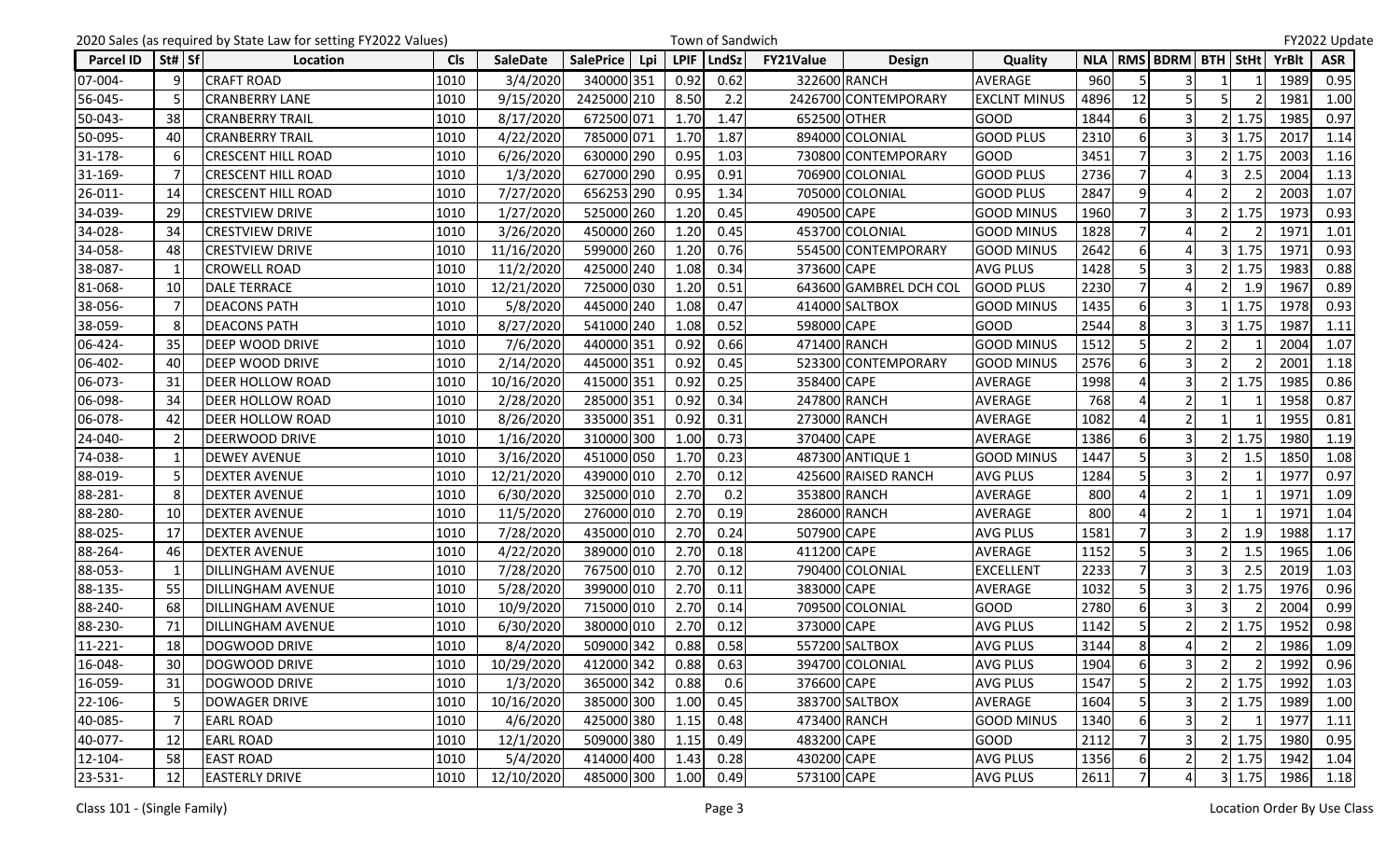|                  |          | 2020 Sales (as required by State Law for setting FY2022 Values) |            |                 |                         |             | Town of Sandwich |                  |                      |                     |      |          |                               |   |               |              | FY2022 Update |
|------------------|----------|-----------------------------------------------------------------|------------|-----------------|-------------------------|-------------|------------------|------------------|----------------------|---------------------|------|----------|-------------------------------|---|---------------|--------------|---------------|
| <b>Parcel ID</b> | St#   Sf | Location                                                        | <b>CIs</b> | <b>SaleDate</b> | <b>SalePrice</b><br>Lpi | <b>LPIF</b> | <b>LndSz</b>     | <b>FY21Value</b> | <b>Design</b>        | Quality             |      |          | NLA   RMS   BDRM   BTH   StHt |   |               | <b>YrBlt</b> | <b>ASR</b>    |
| 18-032-          | 16       | <b>EASTERLY DRIVE</b>                                           | 1010       | 12/10/2020      | 453000 300              | 1.00        | 0.53             | 441600 CAPE      |                      | <b>GOOD MINUS</b>   | 1788 |          | 3                             |   | 1.75          | 1987         | 0.97          |
| 18-052-          | 52       | <b>EASTERLY DRIVE</b>                                           | 1010       | 6/26/2020       | 519000 300              | 1.00        | 0.54             |                  | 534700 COLONIAL      | <b>GOOD MINUS</b>   | 2330 |          | 3                             |   |               | 1993         | 1.03          |
| 09-193-          | 17       | <b>EVERGREEN DRIVE</b>                                          | 1010       | 10/6/2020       | 435000 350              | 0.95        | 0.47             | 382000 CAPE      |                      | <b>GOOD MINUS</b>   | 1428 | 6        | 3                             |   | ! 1.75        | 1974         | 0.88          |
| 83-047-          |          | <b>FACTORY STREET</b>                                           | 1010       | 8/19/2020       | 515000 050              | 1.70        | 0.15             |                  | 398800 RANCH         | <b>AVG PLUS</b>     | 1746 |          | 3                             |   |               | 1967         | 0.77          |
| 30-070-          |          | <b>FAIRFIELD DRIVE</b>                                          | 1010       | 2/18/2020       | 675000 290              | 0.95        | 0.94             |                  | 715300 COLONIAL      | <b>GOOD PLUS</b>    | 3237 | 8        | 4                             |   |               | 2000         | 1.06          |
| 02-002-          | 25       | <b>FALMOUTH-SANDWICH ROAD</b>                                   | 1010       | 8/26/2020       | 524900 351              | 0.92        | 0.45             |                  | 506300 COLONIAL      | GOOD                | 1768 |          | $\Delta$                      |   |               | 2020         | 0.96          |
| 06-303-          | 55       | <b>FALMOUTH-SANDWICH ROAD</b>                                   | 1010       | 1/21/2020       | 410000 351              | 0.92        | 0.45             |                  | 448000 OTHER         | <b>AVG PLUS</b>     | 2252 |          | Δ                             |   | 1.75          | 1984         | 1.09          |
| 13-095-          | 108      | <b>FARMERSVILLE ROAD</b>                                        | 1010       | 10/2/2020       | 785000 400              | 1.43        | 1.66             |                  | 785300 RANCH         | <b>GOOD</b>         | 3246 |          |                               |   |               | 2003         | 1.00          |
| 13-100-          | 113      | <b>FARMERSVILLE ROAD</b>                                        | 1010       | 9/3/2020        | 397900 340              | 0.85        | 1.11             | 370800 CAPE      |                      | <b>AVERAGE</b>      | 1547 | 5        | 3                             |   | 1.75          | 1991         | 0.93          |
| 18-090-          | 178      | <b>FARMERSVILLE ROAD</b>                                        | 1010       | 3/6/2020        | 384500 340              | 0.85        | 0.95             | 399600 CAPE      |                      | <b>AVG PLUS</b>     | 1344 |          | 3                             |   | 1.75          | 1995         | 1.04          |
| 17-022-          | 11       | <b>FARRELL DRIVE</b>                                            | 1010       | 8/20/2020       | 524000 342              | 0.88        | 1.38             |                  | 592500 COLONIAL      | <b>GOOD MINUS</b>   | 3311 | 8        | Δ                             |   |               | 1995         | 1.13          |
| 09-005-          |          | <b>FIREFLY LANE</b>                                             | 1010       | 1/6/2020        | 535000 350              | 0.95        | 1.04             | 657500 CAPE      |                      | <b>GOOD</b>         | 3153 | 8        |                               |   | 1.75          | 1988         | 1.23          |
| 14-315-          |          | <b>FIRETHORN LANE</b>                                           | 1010       | 9/30/2020       | 1025000 161             | 1.10        | 0.59             |                  | 1149700 CONTEMPORARY | <b>EXCLNT MINUS</b> | 3902 | 10       | 4                             |   |               | 2002         | 1.12          |
| 54-004-          | 33       | <b>FORT HILL ROAD</b>                                           | 1010       | 7/1/2020        | 951000 160              | 1.90        | 2.17             |                  | 818800 RANCH         | <b>GOOD MINUS</b>   | 2716 |          | 4                             | 3 |               | 1963         | 0.86          |
| 94-066-          |          | <b>FREEMAN AVENUE</b>                                           | 1010       | 11/19/2020      | 1050000 020             | 7.80        | 0.11             |                  | 870800 CONTEMPORARY  | <b>GOOD PLUS</b>    | 1664 | 5        | $\overline{\mathbf{3}}$       |   |               | 1973         | 0.83          |
| 89-089-          | 63       | <b>FREEMAN AVENUE</b>                                           | 1010       | 2/5/2020        | 529900 010              | 2.70        | 0.16             | 497700 CAPE      |                      | <b>AVG PLUS</b>     | 1344 |          | $\overline{3}$                |   | 1.75          | 1985         | 0.94          |
| 89-096-          | 77       | <b>FREEMAN AVENUE</b>                                           | 1010       | 12/30/2020      | 1050000 010             | 2.70        | 0.14             |                  | 800100 COLONIAL      | <b>GOOD PLUS</b>    | 2806 | 8        | $\overline{3}$                |   | 2.5           | 1998         | 0.76          |
| 74-055-          | 8        | <b>GEORGES ROCK ROAD</b>                                        | 1010       | 10/29/2020      | 212500 050              | 1.70        | 0.22             | 162800 CAPE      |                      | <b>AVG MINUS</b>    | 1350 |          |                               |   | 1.5           | 1947         | 0.77          |
| 26-005-          | 6        | <b>GLACIER PATH</b>                                             | 1010       | 8/26/2020       | 638000 291              | 0.88        | 1.5              | 654300 CAPE      |                      | <b>GOOD</b>         | 2054 | 6        | Δ                             |   | 1.75          | 2018         | 1.03          |
| 14-292-          |          | <b>GLENWOOD LANE</b>                                            | 1010       | 8/31/2020       | 705000 161              | 1.10        | 0.51             |                  | 688100 CONTEMPORARY  | <b>GOOD PLUS</b>    | 2904 |          | 3                             |   |               | 1997         | 0.98          |
| 08-026-          |          | <b>GOLF LINKS CIRCLE</b>                                        | 1010       | 7/20/2020       | 400000 350              | 0.95        | 0.55             |                  | 458800 RANCH         | <b>AVG PLUS</b>     | 1756 | 6        | 3                             |   |               | 1977         | 1.15          |
| 11-096-          | 25       | <b>GRANDWOOD DRIVE</b>                                          | 1010       | 6/29/2020       | 385000 342              | 0.88        | 0.59             | 347500 CAPE      |                      | <b>AVG PLUS</b>     | 1428 |          | 3                             |   | 1.75          | 1994         | 0.90          |
| 28-218-          |          | <b>GRANITE CIRCLE</b>                                           | 1010       | 9/21/2020       | 470000 300              | 1.00        | 0.21             |                  | 504500 COLONIAL      | <b>GOOD</b>         | 2340 |          | 3                             |   | 2.5           | 2004         | 1.07          |
| 14-093-          |          | <b>GREAT HILL ROAD</b>                                          | 1010       | 1/31/2020       | 372500 320              | 0.92        | 0.46             |                  | 332400 RANCH         | <b>AVG PLUS</b>     | 1216 | 6        | 3                             |   |               | 1982         | 0.89          |
| 20-067-          | 71       | <b>GREAT HILL ROAD</b>                                          | 1010       | 5/26/2020       | 545000 380              | 1.15        | 0.64             |                  | 645800 COLONIAL      | <b>GOOD</b>         | 2328 | 8        | Δ                             |   |               | 1999         | 1.18          |
| 25-096-006       | 194      | <b>GREAT HILL ROAD</b>                                          | 1010       | 11/9/2020       | 590000 291              | 0.88        | 1.38             | 575000 CAPE      |                      | <b>GOOD MINUS</b>   | 3003 | 8        | 4                             |   | $3 \mid 1.75$ | 1991         | 0.97          |
| 30-202-          |          | <b>GREAT HILLS DRIVE</b>                                        | 1010       | 7/15/2020       | 607500 290              | 0.95        | 0.82             |                  | 585400 GARRISON      | <b>GOOD</b>         | 2208 | 8        | 3                             |   |               | 1975         | 0.96          |
| 30-225-          |          | <b>GREAT HILLS DRIVE</b>                                        | 1010       | 10/19/2020      | 555000 290              | 0.95        | 0.56             |                  | 591900 RANCH         | <b>GOOD</b>         | 2483 |          | $\overline{3}$                |   |               | 1986         | 1.07          |
| 31-010-          | 53       | <b>GREAT HILLS DRIVE</b>                                        | 1010       | 11/12/2020      | 427000 290              | 0.95        | 0.54             |                  | 409500 RANCH         | <b>AVG PLUS</b>     | 1144 |          | 3                             |   |               | 1977         | 0.96          |
| 67-024-          | 16       | <b>GREAT ISLAND ROAD</b>                                        | 1010       | 3/31/2020       | 465000 070              | 1.20        | 9.06             |                  | 401600 OTHER         | <b>GOOD MINUS</b>   | 1121 |          |                               |   |               | 1987         | 0.86          |
| 06-174-          | 21       | <b>GREEN ACRES LANE</b>                                         | 1010       | 11/18/2020      | 442000 400              | 1.43        | 0.4              |                  | 333100 RANCH         | <b>AVG PLUS</b>     | 741  | $6 \mid$ | 3                             |   |               | 1950         | 0.75          |
| 09-107-          |          | <b>GREEN VIEW CIRCLE</b>                                        | 1010       | 5/29/2020       | 376000 350              | 0.95        | 0.52             |                  | 370200 RANCH         | <b>AVG PLUS</b>     | 1344 | 6        | 3                             |   |               | 1987         | 0.98          |
| 09-110-          | 10       | <b>GREEN VIEW CIRCLE</b>                                        | 1010       | 10/21/2020      | 489000 350              | 0.95        | 0.49             |                  | 481400 RANCH         | <b>AVG PLUS</b>     | 2685 |          | $\mathfrak{p}$                |   |               | 1984         | 0.98          |
| 14-307-          |          | <b>GREENFIELD DRIVE</b>                                         | 1010       | 10/27/2020      | 1055000 161             | 1.10        | 1.18             |                  | 1153300 CONTEMPORARY | <b>EXCLNT MINUS</b> | 5855 | 11       | 6                             |   |               | 2000         | 1.09          |
| 05-171-          | 45       | <b>GREENHOUSE ROAD</b>                                          | 1010       | 3/19/2020       | 388000 351              | 0.92        | 0.46             | 451400 CAPE      |                      | <b>GOOD MINUS</b>   | 2204 |          |                               |   | 1.75          | 1983         | 1.16          |
| 17-052-          | -11      | <b>GREENVILLE DRIVE</b>                                         | 1010       | 4/30/2020       | 439900 342              | 0.88        | 0.45             |                  | 432600 RAISED RANCH  | <b>GOOD MINUS</b>   | 2116 |          | 4                             |   |               | 1974         | 0.98          |
| 14-265-          |          | <b>GREENWAY CIRCLE</b>                                          | 1010       | 5/4/2020        | 464000 350              | 0.95        | 0.55             | 502400 CAPE      |                      | <b>GOOD MINUS</b>   | 2382 |          | $\overline{\mathsf{3}}$       |   | 1.75          | 1991         | 1.08          |
| 73-007-          | 10       | <b>GROVE STREET</b>                                             | 1010       | 5/5/2020        | 625000 380              | 1.15        | 1.04             |                  | 721500 ANTIQUE 2     | <b>GOOD MINUS</b>   | 3346 | 12       | 5 <sup>1</sup>                |   | 2.5           | 1699         | 1.15          |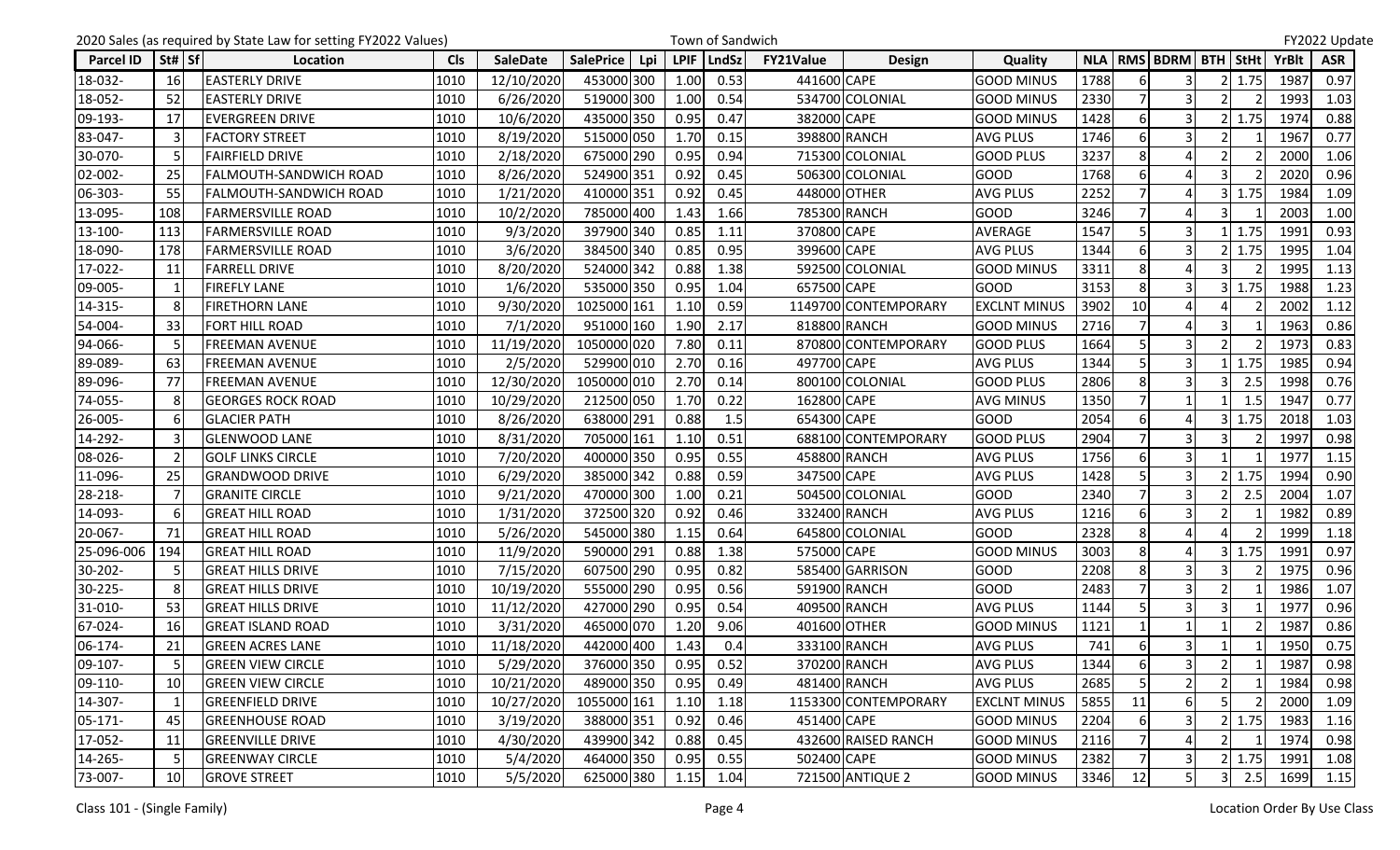|                  |        | 2020 Sales (as required by State Law for setting FY2022 Values) |            |                 |                  |            |             | Town of Sandwich |              |                        |                   |      |                |                               |   |        |              | FY2022 Update |
|------------------|--------|-----------------------------------------------------------------|------------|-----------------|------------------|------------|-------------|------------------|--------------|------------------------|-------------------|------|----------------|-------------------------------|---|--------|--------------|---------------|
| <b>Parcel ID</b> | St# Sf | Location                                                        | <b>Cls</b> | <b>SaleDate</b> | <b>SalePrice</b> | <b>Lpi</b> | <b>LPIF</b> | <b>LndSz</b>     | FY21Value    | <b>Design</b>          | Quality           |      |                | NLA   RMS   BDRM   BTH   StHt |   |        | <b>YrBlt</b> | <b>ASR</b>    |
| 73-190-          | 17     | <b>GROVE STREET</b>                                             | 1010       | 6/30/2020       | 585000 381       |            | 1.95        | 0.25             |              | 543000 ANTIQUE 1       | <b>GOOD</b>       | 1256 |                |                               |   | 1.5    | 1639         | 0.93          |
| 42-051-          | 38     | <b>GROVE STREET</b>                                             | 1010       | 6/8/2020        | 634950 380       |            | 1.15        | 0.49             | 547400 CAPE  |                        | <b>GOOD</b>       | 2048 |                | Δ                             |   | 1.75   | 1965         | 0.86          |
| 39-092-          | 64     | <b>GULLY LANE</b>                                               | 1010       | 7/10/2020       | 419000 240       |            | 1.08        | 0.46             |              | 400500 RANCH           | <b>AVG PLUS</b>   | 1300 | 6              | 3                             |   |        | 1983         | 0.96          |
| 54-074-          | 23     | <b>HAMMOND ROAD</b>                                             | 1010       | 10/28/2020      | 625000 140       |            | 2.20        | 0.47             | 533000 CAPE  |                        | <b>GOOD MINUS</b> | 1554 | 6              | 3                             |   | 1.5    | 1969         | 0.85          |
| 03-006-          | 23     | <b>HARLOW ROAD</b>                                              | 1010       | 11/13/2020      | 675000 350       |            | 0.95        | 2.2              |              | 761300 COLONIAL        | <b>GOOD</b>       | 4240 | 10             |                               |   | 2.75   | 2005         | 1.13          |
| 08-182-          | 81     | <b>HARLOW ROAD</b>                                              | 1010       | 2/6/2020        | 399000 350       |            | 0.95        |                  | 449500 CAPE  |                        | <b>AVG PLUS</b>   | 1966 |                | 3                             |   | 1.75   | 1985         | 1.13          |
| 08-053-          | 92     | <b>HARLOW ROAD</b>                                              | 1010       | 10/30/2020      | 610000 350       |            | 0.95        | 1.23             |              | 592900 COLONIAL        | <b>GOOD</b>       | 2952 | 9 <sub>l</sub> |                               |   | 2.5    | 1998         | 0.97          |
| 20-041-          | 14     | <b>HIGHFIELD DRIVE</b>                                          | 1010       | 12/8/2020       | 531000 320       |            | 0.92        | 0.52             | 579900 CAPE  |                        | <b>GOOD PLUS</b>  | 2975 |                |                               |   | 1.75   | 1984         | 1.09          |
| 20-156-          | 17     | <b>HIGHFIELD DRIVE</b>                                          | 1010       | 4/30/2020       | 392500 320       |            | 0.92        | 0.51             | 392800 CAPE  |                        | <b>AVG PLUS</b>   | 1764 | 6              | 3                             |   | 1.75   | 1993         | 1.00          |
| 38-184-          |        | <b>HIGHRIDGE LANE</b>                                           | 1010       | 5/11/2020       | 434400 240       |            | 1.08        | 0.49             |              | 397000 COLONIAL        | <b>GOOD MINUS</b> | 1666 | 8              | 4                             |   | 1.75   | 1978         | 0.91          |
| 05-214-          |        | <b>HILLSIDE ROAD</b>                                            | 1010       | 7/30/2020       | 500000 351       |            | 0.92        | 0.47             |              | 509400 RANCH           | <b>GOOD MINUS</b> | 2416 | 8              | $\overline{\mathbf{3}}$       |   |        | 1986         | 1.02          |
| 09-214-          |        | <b>HOLLY BERRY DRIVE</b>                                        | 1010       | 9/15/2020       | 712000 161       |            | 1.10        | 0.37             | 777500 CAPE  |                        | <b>GOOD PLUS</b>  | 2995 | 8              | 3                             |   |        | 1995         | 1.09          |
| 24-110-          | 10     | <b>HOLLY LANE</b>                                               | 1010       | 9/17/2020       | 350000 300       |            | 1.00        | 0.38             | 419100 CAPE  |                        | AVERAGE           | 1890 |                | $\overline{2}$                |   | 1.75   | 2003         | 1.20          |
| 09-081-          | 31     | <b>HOLLY RIDGE DRIVE</b>                                        | 1010       | 8/18/2020       | 450000 350       |            | 0.95        | 0.46             |              | 424900 GAMBREL DCH COL | <b>GOOD MINUS</b> | 1764 |                | 3                             |   | 1.9    | 1984         | 0.94          |
| 09-175-          | 42     | <b>HOLLY RIDGE DRIVE</b>                                        | 1010       | 11/25/2020      | 449900 350       |            | 0.95        | 0.5              |              | 496800 RANCH           | <b>AVG PLUS</b>   | 2176 | 6              | 3                             |   |        | 1985         | 1.10          |
| 09-103-          | 55     | <b>HOLLY RIDGE DRIVE</b>                                        | 1010       | 12/11/2020      | 375000 350       |            | 0.95        | 0.57             |              | 414300 CONTEMPORARY    | <b>AVG PLUS</b>   | 1532 |                |                               |   |        | 1984         | 1.10          |
| 09-124-          | 81     | <b>HOLLY RIDGE DRIVE</b>                                        | 1010       | 4/29/2020       | 452000 350       |            | 0.95        | 0.48             | 428700 CAPE  |                        | <b>GOOD MINUS</b> | 2061 |                | Δ                             |   | 1.75   | 1972         | 0.95          |
| 08-056-          |        | <b>HOMERS PATH</b>                                              | 1010       | 7/1/2020        | 610000 350       |            | 0.95        | 0.94             |              | 590300 COLONIAL        | GOOD              | 2784 | 6              | 4                             |   |        | 1998         | 0.97          |
| 14-182-          | 10     | <b>INDIAN SUMMER LANE</b>                                       | 1010       | 7/10/2020       | 712000 161       |            | 1.10        | 0.62             |              | 791000 CONTEMPORARY    | <b>GOOD PLUS</b>  | 3555 | $\overline{9}$ | 4                             |   | 1.75   | 2001         | 1.11          |
| 09-117-          |        | <b>INKBERRY CIRCLE</b>                                          | 1010       | 10/2/2020       | 475000 350       |            | 0.95        | 0.52             | 372000 CAPE  |                        | <b>AVG PLUS</b>   | 1605 |                | 3                             |   | 1.75   | 1974         | 0.78          |
| 09-007-          |        | <b>JABEZ JONES ROAD</b>                                         | 1010       | 11/24/2020      | 470000 350       |            | 0.95        | 0.8              |              | 413300 RANCH           | <b>AVG PLUS</b>   | 1528 |                | $\overline{3}$                |   |        | 1988         | 0.88          |
| 61-088-          | 12     | JACOBS MEADOW ROAD                                              | 1010       | 9/21/2020       | 849000 070       |            | 1.20        | 0.96             |              | 778900 COLONIAL        | <b>GOOD PLUS</b>  | 3618 | 10             | 5                             |   | 2.5    | 2005         | 0.92          |
| 86-094-          |        | <b>JANUIT STREET</b>                                            | 1010       | 8/18/2020       | 330000 030       |            | 1.20        | 0.28             |              | 302900 RANCH           | AVERAGE           | 960  |                | 3                             |   |        | 1962         | 0.92          |
| 05-054-          |        | <b>JASPER LANE</b>                                              | 1010       | 7/2/2020        | 375000 351       |            | 0.92        | 0.49             |              | 337900 SALTBOX         | <b>AVG PLUS</b>   | 1444 |                | 3                             |   | 1.75   | 1985         | 0.90          |
| 05-057-          |        | <b>JASPER LANE</b>                                              | 1010       | 9/15/2020       | 559900 351       |            | 0.92        | 0.77             |              | 613000 CONTEMPORARY    | <b>GOOD MINUS</b> | 2078 | 8              | $\overline{3}$                | 3 |        | 1985         | 1.09          |
| 12-064-          | 10     | <b>JEANNES WAY</b>                                              | 1010       | 6/18/2020       | 342000 342       |            | 0.88        | 0.56             |              | 322500 RANCH           | <b>AVERAGE</b>    | 1300 | 6              | 3                             |   |        | 1985         | 0.94          |
| 12-078-          | 25     | <b>JEANNES WAY</b>                                              | 1010       | 7/7/2020        | 339000 342       |            | 0.88        | 0.45             | 340600 CAPE  |                        | AVERAGE           | 1418 |                | 3                             |   | 1.75   | 1986         | 1.00          |
| 73-100-          |        | JENNIFER ROAD                                                   | 1010       | 4/29/2020       | 427000 070       |            | 1.20        | 0.46             |              | 411600 RANCH           | <b>AVG PLUS</b>   | 1351 |                | $\overline{2}$                |   |        | 1976         | 0.96          |
| 49-020-          |        | <b>JILLSON WAY</b>                                              | 1010       | 9/15/2020       | 950000 160       |            | 1.90        | 1.33             |              | 1077100 CONTEMPORARY   | <b>EXCELLENT</b>  | 4200 | $\overline{9}$ | 5                             |   | 2.5    | 1999         | 1.13          |
| 49-045-          | 11     | <b>JILLSON WAY</b>                                              | 1010       | 1/13/2020       | 914000 160       |            | 1.90        | 1.03             | 1067900 CAPE |                        | <b>GOOD PLUS</b>  | 4184 | 12             | $\overline{a}$                |   | 1.75   | 1999         | 1.17          |
| 13-118-          | 74     | JOHN EWER ROAD                                                  | 1010       | 9/28/2020       | 525000 340       |            | 0.85        | 2.73             |              | 571500 RANCH           | <b>AVG PLUS</b>   | 2460 | 8 <sup>1</sup> | 4                             |   | 1.5    | 1985         | 1.09          |
| 72-075-          |        | <b>JONATHAN LANE</b>                                            | 1010       | 7/27/2020       | 625000 380       |            | 1.15        | 0.64             | 582300 CAPE  |                        | <b>GOOD</b>       | 2037 | 6              | $\overline{\mathbf{3}}$       |   | 1.75   | 1966         | 0.93          |
| 72-076-          |        | <b>JONATHAN LANE</b>                                            | 1010       | 11/20/2020      | 360000 380       |            | 1.15        | 0.88             |              | 399500 RANCH           | AVERAGE           | 1232 |                | $\mathfrak{p}$                |   |        | 1971         | 1.11          |
| 41-031-          |        | <b>JOSLIN LANE</b>                                              | 1010       | 9/3/2020        | 625000 071       |            | 1.70        | 1.39             |              | 655400 SALTBOX         | <b>GOOD MINUS</b> | 2128 |                | $\overline{\mathbf{3}}$       |   | 2 1.75 | 1993         | 1.05          |
| 49-041-          |        | <b>JOY CIRCLE</b>                                               | 1010       | 6/12/2020       | 639000 160       |            | 1.90        | 0.94             |              | 685400 RANCH           | <b>GOOD MINUS</b> | 1804 |                |                               |   |        | 1973         | 1.07          |
| 35-045-          | 20     | <b>JUNE LANE</b>                                                | 1010       | 6/15/2020       | 280000 301       |            | 1.00        | 0.49             |              | 237000 OTHER           | AVERAGE           | 648  |                |                               |   |        | 2003         | 0.85          |
| 28-018-          | 17     | <b>KENSINGTON DRIVE</b>                                         | 1010       | 1/9/2020        | 309000 300       |            | 1.00        | 0.46             |              | 371300 RANCH           | AVERAGE           | 1989 |                | 3                             |   |        | 1973         | 1.20          |
| $24 - 116 -$     |        | KETTLE DRUM LANE                                                | 1010       | 9/16/2020       | 382500 300       |            | 1.00        | 0.37             | 369300 CAPE  |                        | <b>AVG PLUS</b>   | 1691 |                | $\overline{\mathsf{3}}$       |   | 2 1.75 | 1991         | 0.97          |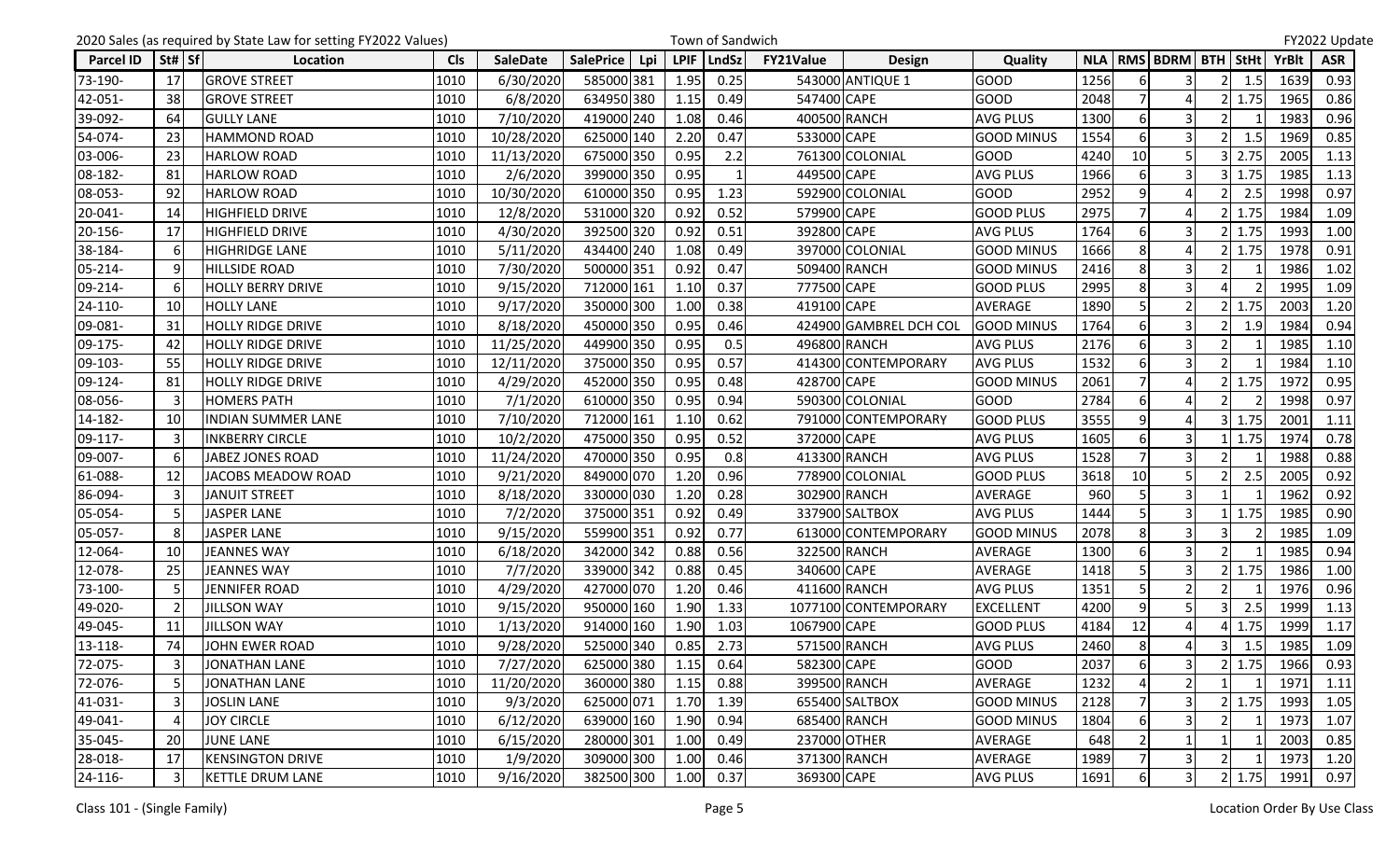|                  |          |                         | 2020 Sales (as required by State Law for setting FY2022 Values) |            |                 |                  |     |             | Town of Sandwich |                  |                         |                     |      |                |                               |   |        |              | FY2022 Update |
|------------------|----------|-------------------------|-----------------------------------------------------------------|------------|-----------------|------------------|-----|-------------|------------------|------------------|-------------------------|---------------------|------|----------------|-------------------------------|---|--------|--------------|---------------|
| <b>Parcel ID</b> | St#   Sf |                         | Location                                                        | <b>CIs</b> | <b>SaleDate</b> | <b>SalePrice</b> | Lpi | <b>LPIF</b> | LndSz            | <b>FY21Value</b> | <b>Design</b>           | Quality             |      |                | NLA   RMS   BDRM   BTH   StHt |   |        | <b>YrBlt</b> | <b>ASR</b>    |
| 24-128-          |          | <b>KETTLE DRUM LANE</b> |                                                                 | 1010       | 11/30/2020      | 421000 300       |     | 1.00        | 0.34             |                  | 373200 SALTBOX          | <b>AVG PLUS</b>     | 1720 |                |                               |   | 3 1.75 | 1988         | 0.89          |
| 24-124-          | 16       | <b>KETTLE DRUM LANE</b> |                                                                 | 1010       | 9/28/2020       | 350000 300       |     | 1.00        | 0.39             | 323900 CAPE      |                         | AVERAGE             | 1488 | 6              | 3                             |   | 1.75   | 1983         | 0.93          |
| 24-172-          |          | <b>KIAHS WAY</b>        |                                                                 | 1010       | 9/30/2020       | 665000 300       |     | 1.00        | 0.7              |                  | 701900 RANCH            | <b>GOOD</b>         | 1947 | 8              | 4                             |   |        | 1970         | 1.06          |
| 24-166-          | 12       | <b>KIAHS WAY</b>        |                                                                 | 1010       | 12/30/2020      | 370000 300       |     | 1.00        | 0.37             |                  | 330700 GARRISON         | <b>AVERAGE</b>      | 1912 | 8              |                               |   |        | 1971         | 0.89          |
| 23-361-          | 37       | <b>KIAHS WAY</b>        |                                                                 | 1010       | 10/6/2020       | 300000 300       |     | 1.00        | 0.51             |                  | 298700 RANCH            | AVERAGE             | 1008 |                | $\overline{\mathbf{3}}$       |   |        | 1971         | 1.00          |
| 28-132-          | 64       | <b>KIAHS WAY</b>        |                                                                 | 1010       | 6/29/2020       | 380000 300       |     | 1.00        | 0.34             | 340800 CAPE      |                         | <b>AVG PLUS</b>     | 1428 |                | 4                             |   | 1.75   | 1969         | 0.90          |
| 28-072-          | 100      | <b>KIAHS WAY</b>        |                                                                 | 1010       | 9/14/2020       | 355000 300       |     | 1.00        | 0.51             | 359600 CAPE      |                         | <b>AVG PLUS</b>     | 1712 | 6              | Δ                             |   | 1.75   | 1987         | 1.01          |
| 23-146-          |          | <b>KINGS ROW</b>        |                                                                 | 1010       | 8/26/2020       | 320000 300       |     | 1.00        | 0.48             |                  | 303600 RANCH            | AVERAGE             | 1196 |                |                               |   |        | 1978         | 0.95          |
| 05-181-          | 12       | <b>KNOLL TOP ROAD</b>   |                                                                 | 1010       | 12/4/2020       | 500000 351       |     | 0.92        | 0.46             |                  | 431200 GARRISON         | <b>GOOD MINUS</b>   | 1902 | 8              | Δ                             |   |        | 1983         | 0.86          |
| 93-157-          | 12       | <b>KNOTT AVENUE</b>     |                                                                 | 1010       | 9/28/2020       | 605000 010       |     | 2.70        | 0.11             |                  | 555200 COLONIAL         | <b>GOOD MINUS</b>   | 1962 |                | 3                             |   |        | 2002         | 0.92          |
| 88-101           | 93       | <b>KNOTT AVENUE</b>     |                                                                 | 1010       | 6/30/2020       | 415000 010       |     | 2.70        | 0.25             |                  | 488700 RANCH            | AVERAGE             | 1704 | $\overline{7}$ | Δ                             |   |        | 1963         | 1.18          |
| 88-106-          | 115      | <b>KNOTT AVENUE</b>     |                                                                 | 1010       | 3/24/2020       | 360000 010       |     | 2.70        | 0.11             |                  | 349200 RANCH            | AVERAGE             | 816  |                |                               |   |        | 1968         | 0.97          |
| 88-107-          | 117      | <b>KNOTT AVENUE</b>     |                                                                 | 1010       | 7/6/2020        | 436625 010       |     | 2.70        | 0.23             |                  | 421100 RANCH            | <b>AVERAGE</b>      | 1008 | 5              | $\overline{\mathbf{3}}$       |   |        | 1964         | 0.96          |
| 88-245-          | 128      | <b>KNOTT AVENUE</b>     |                                                                 | 1010       | 12/22/2020      | 480000 010       |     | 2.70        | 0.12             |                  | 466000 RANCH            | AVERAGE             | 1140 |                | $\overline{2}$                |   |        | 1971         | 0.97          |
| 09-052-          | 380      | <b>LAKE SHORE DRIVE</b> |                                                                 | 1010       | 7/1/2020        | 382000 350       |     | 0.95        | 0.5              | 344600 CAPE      |                         | <b>AVERAGE</b>      | 1550 | 6              | 4                             |   | 1.75   | 1983         | 0.90          |
| 20-254-          | 31       | <b>LAKEVIEW DRIVE</b>   |                                                                 | 1010       | 10/2/2020       | 372500 302       |     | 1.00        | 0.46             |                  | 337000 RANCH            | <b>AVERAGE</b>      | 1000 |                | 3                             |   |        | 1976         | 0.90          |
| 06-380-          |          | <b>LAUREL CIRCLE</b>    |                                                                 | 1010       | 12/7/2020       | 450000 351       |     | 0.92        | 0.46             |                  | 410100 COLONIAL         | <b>GOOD MINUS</b>   | 1860 | 8              | 4                             |   |        | 1987         | 0.91          |
| 06-054-          | 19       | LAUREL LANE             |                                                                 | 1010       | 8/6/2020        | 435000 351       |     | 0.92        | 0.46             | 503300 CAPE      |                         | <b>GOOD MINUS</b>   | 2872 | 8              | 5                             |   | 1.75   | 1977         | 1.16          |
| 80-024-          | 6        | <b>LENTELL STREET</b>   |                                                                 | 1010       | 2/28/2020       | 278000 030       |     | 1.20        | 0.35             |                  | 300400 RANCH            | AVERAGE             | 1056 |                | $\overline{3}$                |   |        | 1966         | 1.08          |
| $13 - 211 -$     |          | <b>LESLIN LANE</b>      |                                                                 | 1010       | 1/15/2020       | 575000 340       |     | 0.85        | 1.45             |                  | 592600 COLONIAL         | <b>GOOD MINUS</b>   | 2772 |                | 3                             |   |        | 1995         | 1.03          |
| 73-079-          | 16       | <b>LIBERTY STREET</b>   |                                                                 | 1010       | 12/14/2020      | 375000 050       |     | 1.70        | 0.1              |                  | 395200 ANTIQUE 2        | <b>GOOD MINUS</b>   | 1407 |                | $\Delta$                      |   | 1.75   | 1850         | 1.05          |
| 74-026-          | 24       | <b>LIBERTY STREET</b>   |                                                                 | 1010       | 1/17/2020       | 532900 050       |     | 1.70        | 0.44             |                  | 501300 OLD STYLE        | <b>GOOD</b>         | 2085 |                |                               |   | 1.75   | 1835         | 0.94          |
| 11-148-          | 10       | <b>LICHEN LANE</b>      |                                                                 | 1010       | 2/7/2020        | 575000 342       |     | 0.88        | 0.64             |                  | 619100 COLONIAL         | <b>GOOD PLUS</b>    | 2848 | 8              |                               |   |        | 2003         | 1.08          |
| 06-204-          |          | <b>LIGHTHOUSE LANE</b>  |                                                                 | 1010       | 5/29/2020       | 455000 351       |     | 0.92        | 0.93             |                  | 523500 COLONIAL         | <b>GOOD MINUS</b>   | 2678 |                | 3                             |   |        | 1994         | 1.15          |
| 05-259-          | 12       | <b>LINDA LANE</b>       |                                                                 | 1010       | 9/23/2020       | 412000 351       |     | 0.92        | 0.82             |                  | 447900 SALTBOX          | <b>AVG PLUS</b>     | 2132 | 8              | 3                             |   | 1.75   | 1986         | 1.09          |
| 14-282-          |          |                         | <b>LITTLE HOG POND LANE</b>                                     | 1010       | 8/24/2020       | 619000 350       |     | 0.95        | 1.04             |                  | 612500 RANCH            | <b>GOOD MINUS</b>   | 1832 | 6              | $\overline{\mathbf{3}}$       |   |        | 2016         | 0.99          |
| 56-032-          | 10       | <b>LLOYD LANE</b>       |                                                                 | 1010       | 11/16/2020      | 1650000 080      |     | 3.40        | 1.5              |                  | 1267200 CONTEMPORARY    | <b>GOOD PLUS</b>    | 1746 |                | $\overline{2}$                |   | 1.5    | 1966         | 0.77          |
| 30-163-          |          | <b>LOCUST LANE</b>      |                                                                 | 1010       | 8/7/2020        | 590000 290       |     | 0.95        | 1.04             |                  | 550800 COLONIAL         | <b>GOOD</b>         | 2430 | 8              | 4                             |   |        | 1989         | 0.93          |
| 30-174-          | 13       | <b>LOCUST LANE</b>      |                                                                 | 1010       | 6/29/2020       | 529000 290       |     | 0.95        | 1.01             |                  | 554700 COLONIAL         | <b>GOOD</b>         | 2324 | 8              | $\Delta$                      |   |        | 1987         | 1.05          |
| 55-208-          | 22       | <b>LONGHILL DRIVE</b>   |                                                                 | 1010       | 9/3/2020        | 665000 160       |     | 1.90        | 1.086            | 600100 CAPE      |                         | <b>GOOD</b>         | 1550 | 4              |                               |   | 1.9    | 2009         | 0.90          |
| 56-028-          | 15       |                         | <b>LOST MEADOWS ROAD</b>                                        | 1010       | 9/1/2020        | 1023500 160      |     | 1.90        | 1.12             | 969900 CAPE      |                         | <b>EXCLNT MINUS</b> | 3965 | $6 \mid$       | 4                             |   | 1.75   | 1999         | 0.95          |
| 18-100-          | 15       | LUSCOMBE LANE           |                                                                 | 1010       | 1/7/2020        | 375000 340       |     | 0.85        | 0.47             | 373300 CAPE      |                         | <b>AVG PLUS</b>     | 1799 | 6              | $\overline{\mathbf{3}}$       |   | 1.75   | 1994         | 1.00          |
| 33-033-          | 30       | <b>MADISON DRIVE</b>    |                                                                 | 1010       | 5/27/2020       | 525000 290       |     | 0.95        | 1.46             |                  | 587200 COLONIAL         | <b>GOOD</b>         | 2553 |                | 3                             |   | 1.75   | 1995         | 1.12          |
| 39-135-          |          |                         | <b>MAGNUSSON COURT</b>                                          | 1010       | 5/22/2020       | 865000 260       |     | 1.20        | 1.38             |                  | 956600 COLONIAL         | <b>EXCELLENT</b>    | 3669 | 8              | 5                             |   |        | 2001         | 1.11          |
| 06-225-          |          | MAIN SAIL DRIVE         |                                                                 | 1010       | 9/21/2020       | 490000 351       |     | 0.92        | 0.93             |                  | 488300 COLONIAL         | <b>GOOD MINUS</b>   | 2016 |                |                               |   |        | 1995         | 1.00          |
| 80-050-          | 50       | <b>MAIN STREET</b>      |                                                                 | 1010       | 9/15/2020       | 469000 040       |     | 1.68        | 0.59             |                  | 459900 GAMBREL DCH COL  | <b>AVG PLUS</b>     | 2289 | 9              | 5                             | 6 | 1.9    | 1968         | 0.98          |
| 82-009-          | 127      | <b>MAIN STREET</b>      |                                                                 | 1010       | 3/12/2020       | 780000 070       |     | 1.20        | 0.71             |                  | 819000 ANTIQUE 3        | <b>GOOD</b>         | 4992 | 12             | 8 <sup>1</sup>                |   | 2.5    | 1880         | 1.05          |
| 56-064-          |          | <b>MAPLE PLACE</b>      |                                                                 | 1010       | 5/8/2020        | 3000000 210      |     | 8.50        | 1.86             |                  | 2826800 GAMBREL DCH COL | <b>SUPERLATIVE</b>  | 4210 | 9              | 5 <sup>1</sup>                |   | 2.5    | 2008         | 0.94          |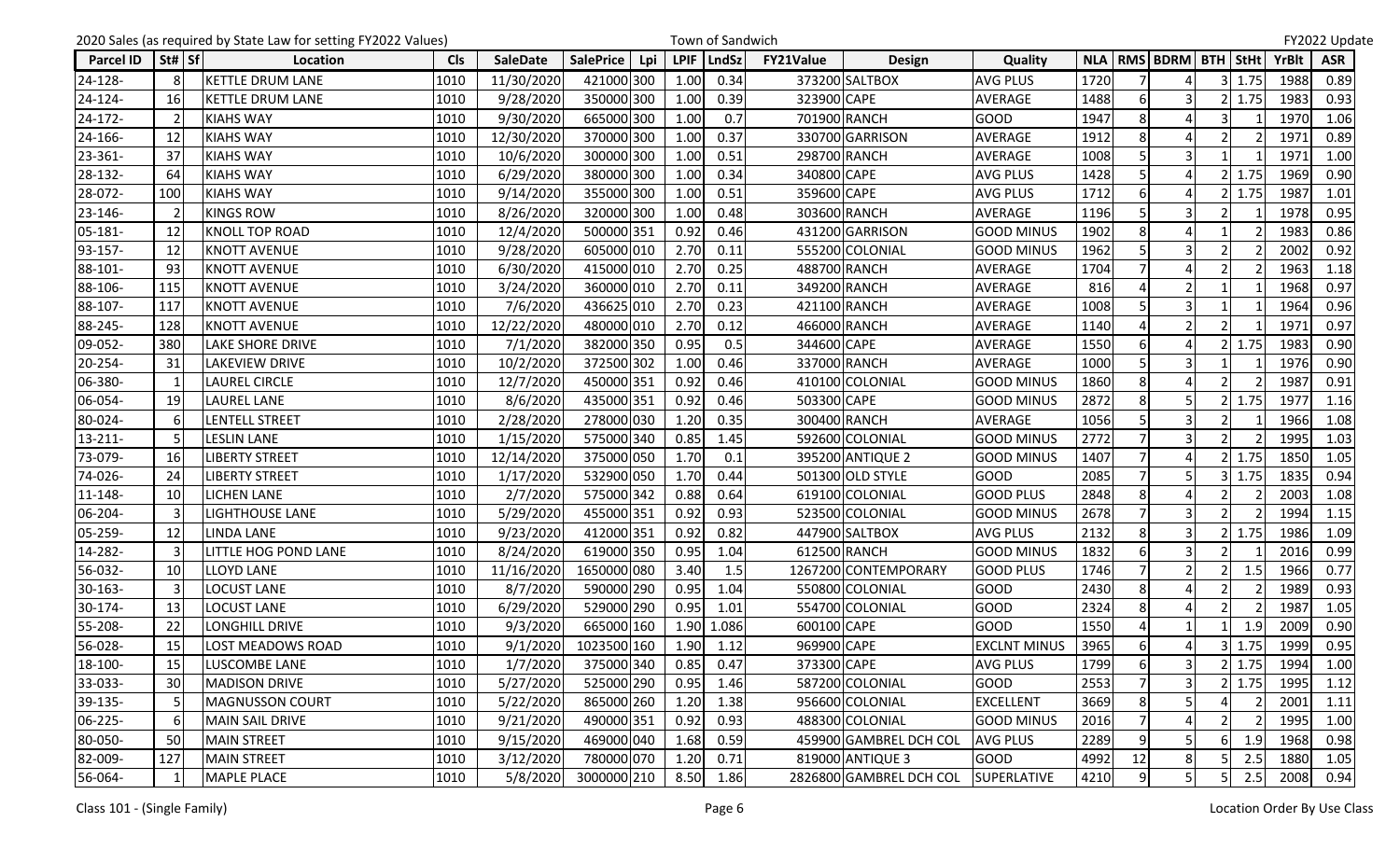|                  |           | 2020 Sales (as required by State Law for setting FY2022 Values) |            |                 |                         |             | Town of Sandwich |                  |                        |                     |      |                |                               |                |      |       | FY2022 Update |
|------------------|-----------|-----------------------------------------------------------------|------------|-----------------|-------------------------|-------------|------------------|------------------|------------------------|---------------------|------|----------------|-------------------------------|----------------|------|-------|---------------|
| <b>Parcel ID</b> | St#   Sf  | Location                                                        | <b>Cls</b> | <b>SaleDate</b> | <b>SalePrice</b><br>Lpi | <b>LPIF</b> | <b>LndSz</b>     | <b>FY21Value</b> | <b>Design</b>          | Quality             |      |                | NLA   RMS   BDRM   BTH   StHt |                |      | YrBlt | <b>ASR</b>    |
| 62-016-          | 12        | MARSHVIEW CIRCLE                                                | 1010       | 10/15/2020      | 599000 110              | 1.25        | 3.12             | 570300 CAPE      |                        | <b>EXCLNT MINUS</b> | 3843 | $\Omega$       | $\Omega$                      | $\Omega$       |      | 2018  | 0.95          |
| 62-003-          | 29        | MARSHVIEW CIRCLE                                                | 1010       | 7/22/2020       | 633000 110              | 1.25        | 0.46             |                  | 556800 SALTBOX         | <b>GOOD PLUS</b>    | 2402 |                | 3                             |                | 1.75 | 1983  | 0.88          |
| 71-062-          | 30        | <b>MARSHVIEW CIRCLE</b>                                         | 1010       | 9/14/2020       | 750000 110              | 1.25        | 0.52             |                  | 578900 SPLIT LEVEL     | <b>GOOD</b>         | 1840 | 6              | 3                             |                |      | 1983  | 0.77          |
| 61-055-          | 31        | MARSHVIEW CIRCLE                                                | 1010       | 6/10/2020       | 550000 110              | 1.25        | 0.5              |                  | 560300 COLONIAL        | GOOD                | 2452 | $\overline{7}$ | Δ                             |                | 2.5  | 1985  | 1.02          |
| 58-013-          |           | <b>MARY LEAL LANE</b>                                           | 1010       | 12/18/2020      | 685000 240              | 1.08        | 0.96             | 648600 CAPE      |                        | <b>GOOD</b>         | 2383 | 8              | 3                             |                | 1.75 | 1988  | 0.95          |
| $25 - 121 -$     |           | <b>MAXWELL LANE</b>                                             | 1010       | 7/27/2020       | 486000 291              | 0.88        | 0.4              |                  | 480000 CONTEMPORARY    | <b>GOOD MINUS</b>   | 2313 | 6              | 3                             |                |      | 2013  | 0.99          |
| 50-002-          | 15        | MEADOW SPRING DRIVE                                             | 1010       | 9/16/2020       | 509000 110              | 1.25        | 0.71             | 521600 CAPE      |                        | <b>GOOD MINUS</b>   | 2636 | 8              | $\Delta$                      |                | 1.75 | 1972  | 1.02          |
| 50-078-          | 34        | <b>MEADOW SPRING DRIVE</b>                                      | 1010       | 11/24/2020      | 555500 110              | 1.25        | 0.47             | 527800 CAPE      |                        | <b>GOOD PLUS</b>    | 1918 |                |                               |                | 1.5  | 1984  | 0.95          |
| $05 - 101 -$     |           | <b>MEREDITH ROAD</b>                                            | 1010       | 10/16/2020      | 339000 351              | 0.92        | 0.47             |                  | 313500 RAISED RANCH    | AVERAGE             | 1630 |                | $\overline{\mathbf{3}}$       |                |      | 1977  | 0.92          |
| 10-057-          | 12        | <b>MEREDITH ROAD</b>                                            | 1010       | 4/10/2020       | 345000 351              | 0.92        | 0.7              |                  | 338900 RAISED RANCH    | <b>AVERAGE</b>      | 1780 | 5              | 3                             |                |      | 1977  | 0.98          |
| 23-360-          | 51        | MILL ROAD                                                       | 1010       | 5/27/2020       | 363500 300              | 1.00        | 0.47             |                  | 381000 RANCH           | <b>AVG PLUS</b>     | 1688 | $\overline{7}$ | $\overline{\mathbf{3}}$       |                |      | 1982  | 1.05          |
| 81-073-          |           | <b>MOODY CIRCLE</b>                                             | 1010       | 12/24/2020      | 554900 030              | 1.20        | 0.63             |                  | 450900 COLONIAL        | <b>GOOD</b>         | 1872 | 9              |                               |                |      | 1983  | 0.81          |
| 81-087-          | 24        | <b>MOODY DRIVE</b>                                              | 1010       | 2/13/2020       | 400000 030              | 1.20        | 0.59             |                  | 448500 GAMBREL DCH COL | <b>AVG PLUS</b>     | 2372 |                | $\Delta$                      |                | 1.9  | 1970  | 1.12          |
| 82-019-          | 44        | <b>MOODY DRIVE</b>                                              | 1010       | 5/12/2020       | 369000 030              | 1.20        | 0.47             |                  | 406000 GAMBREL DCH COL | <b>AVG PLUS</b>     | 1850 | 6              |                               |                | 1.9  | 1973  | 1.10          |
| 08-075-          | 28        | MOON COMPASS LANE                                               | 1010       | 9/25/2020       | 507000 350              | 0.95        | 0.46             | 459000 CAPE      |                        | <b>GOOD MINUS</b>   | 2205 |                | $\overline{3}$                |                | 1.75 | 1986  | 0.91          |
| 09-278-          |           | <b>MOSSY BOTTOM LANE</b>                                        | 1010       | 2/11/2020       | 750000 161              | 1.10        | 0.43             |                  | 840800 CONTEMPORARY    | <b>EXCELLENT</b>    | 3418 | 8              |                               |                |      | 2002  | 1.12          |
| 09-281-          | 10        | <b>MOSSY BOTTOM LANE</b>                                        | 1010       | 7/10/2020       | 880000 161              | 1.10        | 0.46             |                  | 856500 CONTEMPORARY    | <b>EXCLNT MINUS</b> | 3712 | 8              | Δ                             |                |      | 2005  | 0.97          |
| 14-226-          | 29        | <b>NEWTOWN ROAD</b>                                             | 1010       | 5/4/2020        | 313500 302              | 1.00        | 0.47             |                  | 258200 RANCH           | AVERAGE             | 768  |                | $\overline{2}$                |                |      | 1973  | 0.82          |
| 30-100-003       |           | <b>NOEL HENRY DRIVE</b>                                         | 1010       | 12/18/2020      | 589000 290              | 0.95        | 1.46             |                  | 623000 COLONIAL        | <b>GOOD MINUS</b>   | 3020 | $\overline{7}$ | 4                             |                | 2.5  | 2000  | 1.06          |
| 71-061-          | 160       | <b>NORTH SHORE BOULEVARD</b>                                    | 1010       | 4/15/2020       | 430000 080              | 3.40        | 0.8              | 516400 CAPE      |                        | <b>AVERAGE</b>      | 1344 |                | $\overline{3}$                |                | 1.75 | 1975  | 1.20          |
| 70-017-          | 12        | <b>OCEAN ROAD</b>                                               | 1010       | 7/7/2020        | 413000 180              | 2.10        | 0.24             |                  | 394800 OTHER           | <b>AVG PLUS</b>     | 1190 | 6              | 3                             |                | 1.75 | 1950  | 0.96          |
| 34-097-          | 18        | <b>OLD COUNTY ROAD</b>                                          | 1010       | 4/3/2020        | 675000 290              | 0.95        | 0.82             | 635300 CAPE      |                        | <b>GOOD</b>         | 3305 | 10             | $\overline{\mathbf{3}}$       |                | 1.9  | 1957  | 0.94          |
| 36-014-          | 223       | <b>OLD COUNTY ROAD</b>                                          | 1010       | 12/23/2020      | 600000 290              | 0.95        | 1.18             |                  | 497400 HISTORIC        | GOOD                | 1512 | 6              | $\overline{\mathbf{3}}$       |                | 1.5  | 1880  | 0.83          |
| 31-023-          | 261       | <b>OLD COUNTY ROAD</b>                                          | 1010       | 6/26/2020       | 725000 290              | 0.95        | 1.23             |                  | 698700 CONTEMPORARY    | <b>GOOD PLUS</b>    | 2292 |                | 3                             |                |      | 2017  | 0.96          |
| 40-015-          |           | <b>OLD FARM LANE</b>                                            | 1010       | 8/21/2020       | 681000 260              | 1.20        | 1.9              |                  | 773900 COLONIAL        | <b>GOOD PLUS</b>    | 3020 | 9              | 4                             |                | 2.5  | 2005  | 1.14          |
| 40-013-          |           | <b>OLD FARM LANE</b>                                            | 1010       | 9/24/2020       | 675000 260              | 1.20        | 1.42             |                  | 782900 COLONIAL        | <b>GOOD MINUS</b>   | 4021 | $\overline{9}$ | $\overline{3}$                |                | 2.5  | 1991  | 1.16          |
| 39-143-          | 16        | <b>OLD FARM LANE</b>                                            | 1010       | 10/28/2020      | 870000 260              | 1.20        | 1.38             |                  | 996200 COLONIAL        | <b>GOOD PLUS</b>    | 5415 | 11             | 5                             |                |      | 1993  | 1.15          |
| 15-013-          | 41        | <b>OLD FIELDS ROAD</b>                                          | 1010       | 11/5/2020       | 348000 302              | 1.00        | 0.45             |                  | 388600 COLONIAL        | AVERAGE             | 1888 |                | $\overline{3}$                |                | 2.5  | 2003  | 1.12          |
| 15-079-          |           | <b>OLD FORGE ROAD</b>                                           | 1010       | 10/9/2020       | 550000 302              | 1.00        | 0.46             | 486600 CAPE      |                        | <b>AVG PLUS</b>     | 2718 | 8              | 5                             |                | 1.75 | 1981  | 0.88          |
| 15-078-          |           | <b>OLD FORGE ROAD</b>                                           | 1010       | 5/22/2020       | 424900 302              | 1.00        | 0.46             | 413000 CAPE      |                        | <b>GOOD MINUS</b>   | 1700 | 6              | 3                             |                | 1.75 | 1987  | 0.97          |
| 15-073-          | 14        | <b>OLD FORGE ROAD</b>                                           | 1010       | 7/17/2020       | 353900 302              | 1.00        | 0.46             |                  | 341200 RANCH           | <b>AVERAGE</b>      | 968  | $\overline{4}$ | $\overline{3}$                |                |      | 1978  | 0.96          |
| 10-038-          |           | <b>OLD SNAKE POND ROAD</b>                                      | 1010       | 1/8/2020        | 402000 351              | 0.92        | 0.46             |                  | 429800 COLONIAL        | <b>GOOD MINUS</b>   | 1768 | 7              | $\overline{\mathbf{3}}$       | $\overline{2}$ |      | 2015  | 1.07          |
| 09-259-          | 36        | <b>OPEN SPACE DRIVE</b>                                         | 1010       | 12/18/2020      | 1225000 161             | 1.10        | 1.41             |                  | 1192500 CONTEMPORARY   | <b>EXCLNT MINUS</b> | 5124 | 10             | 4                             | 61             | 1.5  | 2001  | 0.97          |
| 14-169-          | 18        | <b>OPEN TRAIL ROAD</b>                                          | 1010       | 10/30/2020      | 900000 161              | 1.10        | 0.45             |                  | 897500 CONTEMPORARY    | <b>EXCELLENT</b>    | 3912 | 9              |                               |                |      | 2005  | 1.00          |
| 20-245-          | 12        | <b>ORCHARD WAY</b>                                              | 1010       | 3/13/2020       | 355000 302              | 1.00        | 0.46             |                  | 331700 RANCH           | <b>AVG PLUS</b>     | 1248 |                |                               |                |      | 1976  | 0.93          |
| 28-024-          | 12        | <b>OXFORD ROAD</b>                                              | 1010       | 9/18/2020       | 420000 300              | 1.00        | 0.52             |                  | 425700 GAMBREL DCH COL | <b>AVG PLUS</b>     | 2118 |                |                               |                | 1.9  | 1981  | 1.01          |
| 28-031-          | 15        | <b>OXFORD ROAD</b>                                              | 1010       | 1/16/2020       | 285000 300              | 1.00        | 0.61             |                  | 341000 RANCH           | AVERAGE             | 1314 |                | 3                             |                |      | 1983  | 1.20          |
| 28-085-          | <b>16</b> | <b>OXFORD ROAD</b>                                              | 1010       | 12/18/2020      | 436000 300              |             | 1.00 0.56        |                  | 388400 GAMBREL DCH COL | <b>AVG PLUS</b>     | 1705 |                | $\overline{\mathsf{3}}$       | 1              | 1.9  | 1983  | 0.89          |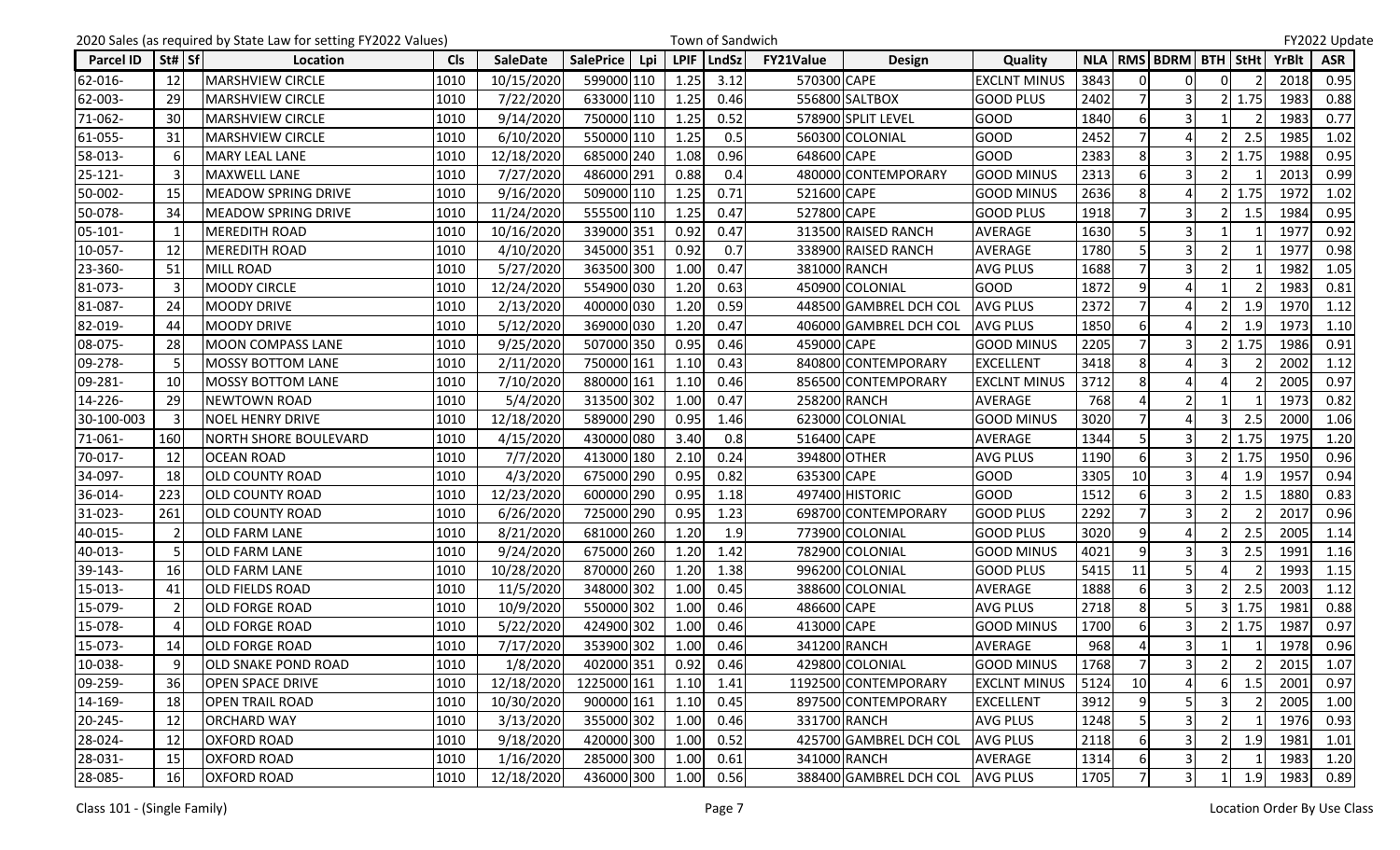|                  |          | 2020 Sales (as required by State Law for setting FY2022 Values) |            |                 |                         |             | Town of Sandwich |                  |                        |                     |      |                |                               |   |      |       | FY2022 Update |
|------------------|----------|-----------------------------------------------------------------|------------|-----------------|-------------------------|-------------|------------------|------------------|------------------------|---------------------|------|----------------|-------------------------------|---|------|-------|---------------|
| <b>Parcel ID</b> | St#   Sf | Location                                                        | <b>Cls</b> | <b>SaleDate</b> | <b>SalePrice</b><br>Lpi | <b>LPIF</b> | LndSz            | <b>FY21Value</b> | <b>Design</b>          | Quality             |      |                | NLA   RMS   BDRM   BTH   StHt |   |      | YrBlt | <b>ASR</b>    |
| 96-016-          | 217      | <b>PHILLIPS ROAD</b>                                            | 1010       | 9/25/2020       | 1125000 220             | 7.80        | 0.84             | 1014300 RANCH    |                        | <b>GOOD</b>         | 1224 |                | 3                             |   |      | 1955  | 0.90          |
| 96-038-          | 241      | <b>PHILLIPS ROAD</b>                                            | 1010       | 11/13/2020      | 780000 220              | 7.80        | 0.47             |                  | 883500 RANCH           | <b>AVG PLUS</b>     | 832  |                | $\overline{2}$                |   |      | 1948  | 1.13          |
| 96-044-          | 253      | <b>PHILLIPS ROAD</b>                                            | 1010       | 6/1/2020        | 2199900 220             | 7.80        | 0.42             |                  | 1748500 COLONIAL       | <b>SUPERLATIVE</b>  | 2935 | 5              | 3                             | 3 |      | 2019  | 0.79          |
| 97-004-          | 271      | <b>PHILLIPS ROAD</b>                                            | 1010       | 11/20/2020      | 925000 220              | 7.80        | 0.58             |                  | 894900 SALTBOX         | <b>AVERAGE</b>      | 1283 |                |                               |   | 1.75 | 1950  | 0.97          |
| 96-053-          | 272      | PHILLIPS ROAD                                                   | 1010       | 11/6/2020       | 975000 230              | 3.40        | 0.21             |                  | 873300 CONTEMPORARY    | <b>EXCELLENT</b>    | 2652 |                | 3                             |   |      | 2001  | 0.90          |
| 97-007-          | 277      | <b>PHILLIPS ROAD</b>                                            | 1010       | 10/7/2020       | 1110000 220             | 7.80        | 0.5              |                  | 901300 RANCH           | AVERAGE             | 936  |                | 3                             |   |      | 1951  | 0.81          |
| 95-013-          | 315      | <b>PHILLIPS ROAD</b>                                            | 1010       | 8/28/2020       | 1301000 220             | 7.80        | 0.54             |                  | 1184100 CONTEMPORARY   | <b>EXCLNT MINUS</b> | 1860 | $\overline{9}$ | 5                             |   | 1.5  | 1950  | 0.91          |
| 07-116-          |          | PICKEREL WAY                                                    | 1010       | 7/31/2020       | 349000 351              | 0.92        | 0.56             | 346200 CAPE      |                        | AVERAGE             | 1274 |                |                               |   | 1.75 | 1990  | 0.99          |
| 07-133-          | 14       | <b>PICKEREL WAY</b>                                             | 1010       | 1/7/2020        | 332000 351              | 0.92        | 0.47             | 336000 CAPE      |                        | AVERAGE             | 1470 |                | $\overline{\mathbf{3}}$       |   | 1.75 | 2002  | 1.01          |
| 07-132-          | 16       | <b>PICKEREL WAY</b>                                             | 1010       | 11/25/2020      | 445000 351              | 0.92        | 0.71             | 403700 CAPE      |                        | AVERAGE             | 1512 |                | 3                             |   | 1.75 | 2018  | 0.91          |
| 07-097-          | 48       | <b>PICKEREL WAY</b>                                             | 1010       | 9/15/2020       | 347000 351              | 0.92        | 0.46             |                  | 288300 RANCH           | AVERAGE             | 1002 | 5              | $\overline{3}$                |   |      | 1980  | 0.83          |
| 12-116-          | 16       | <b>PIERRE VERNIER DRIVE</b>                                     | 1010       | 5/15/2020       | 370000 351              | 0.92        | 0.59             |                  | 408400 RANCH           | <b>AVG PLUS</b>     | 1568 |                | 3                             |   |      | 1995  | 1.10          |
| 12-146-          | -17      | <b>PIERRE VERNIER DRIVE</b>                                     | 1010       | 9/15/2020       | 450000 351              | 0.92        | 0.55             | 447100 CAPE      |                        | <b>AVG PLUS</b>     | 2063 |                | 3                             |   | 1.75 | 1994  | 0.99          |
| 06-194-          | 23       | <b>PIMLICO POND ROAD</b>                                        | 1010       | 6/30/2020       | 445000 351              | 0.92        | 0.57             | 476100 CAPE      |                        | <b>AVG PLUS</b>     | 2081 |                | 3                             |   | 1.75 | 1988  | 1.07          |
| 06-201-          | 35       | <b>PIMLICO POND ROAD</b>                                        | 1010       | 1/16/2020       | 378500 351              | 0.92        | 0.38             |                  | 360700 SALTBOX         | <b>AVG PLUS</b>     | 1428 | 6              | 3                             |   | 1.75 | 2004  | 0.95          |
| 07-229-          | 61       | <b>PIMLICO POND ROAD</b>                                        | 1010       | 5/27/2020       | 329000 351              | 0.92        | 0.34             | 339400 CAPE      |                        | <b>AVG PLUS</b>     | 1458 |                |                               |   | 1.5  | 2004  | 1.03          |
| 24-094-          |          | <b>PINE CONE DRIVE</b>                                          | 1010       | 2/13/2020       | 295000 300              | 1.00        | 0.37             | 305900 CAPE      |                        | AVERAGE             | 928  |                | $\overline{2}$                |   | 1.75 | 1965  | 1.04          |
| 47-022-          | 10       | <b>PINE ROAD FORESTDALE</b>                                     | 1010       | 3/27/2020       | 389000 260              | 1.20        | 0.12             |                  | 351800 COLONIAL        | <b>AVG PLUS</b>     | 1152 |                | $\overline{2}$                |   |      | 2008  | 0.90          |
| 47-024-          | 19       | <b>PINE ROAD FORESTDALE</b>                                     | 1010       | 12/21/2020      | 400000 351              | 0.92        | 0.17             |                  | 417000 COLONIAL        | <b>GOOD MINUS</b>   | 1460 | $6 \mid$       | $\overline{\mathbf{3}}$       |   |      | 2013  | 1.04          |
| 42-041-          | 31       | <b>PINE STREET</b>                                              | 1010       | 7/17/2020       | 425000 290              | 0.95        | 0.47             | 413400 CAPE      |                        | <b>GOOD MINUS</b>   | 2026 |                |                               |   | 1.75 | 1970  | 0.97          |
| 42-043-          | 35       | <b>PINE STREET</b>                                              | 1010       | 10/29/2020      | 559000 290              | 0.95        | 0.48             | 428000 CAPE      |                        | <b>AVG PLUS</b>     | 1512 | 6              | $\overline{\mathsf{3}}$       |   | 1.75 | 1970  | 0.77          |
| 09-094-          |          | <b>PINE TREE CIRCLE</b>                                         | 1010       | 10/2/2020       | 610000 350              | 0.95        | 0.49             |                  | 568800 COLONIAL        | <b>GOOD</b>         | 2708 |                | $\overline{\mathbf{3}}$       |   |      | 1998  | 0.93          |
| 18-111-          | 35       | <b>PINKHAM ROAD</b>                                             | 1010       | 8/31/2020       | 420000 340              | 0.85        | 0.54             | 346100 CAPE      |                        | <b>AVG PLUS</b>     | 1365 | 6              | $\overline{3}$                |   | 1.5  | 1984  | 0.82          |
| 52-018-          |          | <b>PLOUGHED NECK ROAD</b>                                       | 1010       | 5/21/2020       | 750000 100              | 1.70        | 1.27             | 811700 CAPE      |                        | <b>GOOD</b>         | 3302 | 11             |                               |   | 1.75 | 1984  | 1.08          |
| 61-012-          | 47       | <b>PLOUGHED NECK ROAD</b>                                       | 1010       | 6/12/2020       | 410000 100              | 1.70        | 0.12             |                  | 375500 GARRISON        | <b>AVG PLUS</b>     | 1361 |                | $\overline{\mathsf{3}}$       |   | 1.75 | 1957  | 0.92          |
| 70-003-          | 73       | <b>PLOUGHED NECK ROAD</b>                                       | 1010       | 9/24/2020       | 425000 100              | 1.70        | 0.2              |                  | 342600 RANCH           | AVERAGE             | 1114 |                | $\overline{2}$                |   |      | 1950  | 0.81          |
| 70-043-          | 81       | <b>PLOUGHED NECK ROAD</b>                                       | 1010       | 11/30/2020      | 201000 180              | 2.10        | 0.1              |                  | 213600 COTTAGE         | AVERAGE             | 480  |                | $\overline{2}$                |   |      | 1953  | 1.06          |
| 24-075-          | 15       | POND VIEW DRIVE                                                 | 1010       | 5/29/2020       | 130000 300              | 1.00        | 0.36             | 139100 CAPE      |                        | <b>AVERAGE</b>      | 1428 |                | $\overline{2}$                |   | 1.75 | 1981  | 1.07          |
| 24-053-          | 34       | POND VIEW DRIVE                                                 | 1010       | 6/5/2020        | 310000 300              | 1.00        | 0.42             |                  | 367000 GAMBREL DCH COL | <b>AVG PLUS</b>     | 1898 |                | 4                             |   | 1.9  | 1972  | 1.18          |
| 06-121-          |          | <b>PONY LANE</b>                                                | 1010       | 11/5/2020       | 395000 351              | 0.92        | 1.1              |                  | 369300 OTHER           | <b>AVG PLUS</b>     | 1204 | 6              | 3                             |   |      | 1994  | 0.93          |
| 72-071-          | 6l       | <b>POPES MEADOW</b>                                             | 1010       | 4/17/2020       | 720000 380              | 1.15        | 1.47             | 837300 CAPE      |                        | <b>EXCELLENT</b>    | 3257 | 11             | $6 \mid$                      |   |      | 1986  | 1.16          |
| 72-071-002       |          | POPES MEADOW                                                    | 1010       | 11/9/2020       | 1625000 380             | 1.15        | 1.57             |                  | 1678800 CONTEMPORARY   | <b>EXCLNT PLUS</b>  | 6917 | 11             | 5                             | 5 |      | 1992  | 1.03          |
| 25-011-          | 76       | POPPLE BOTTOM ROAD                                              | 1010       | 2/27/2020       | 525000 291              | 0.88        | 1.04             |                  | 532200 COLONIAL        | <b>GOOD MINUS</b>   | 2621 |                |                               |   |      | 1985  | 1.01          |
| 25-010-          | 80       | <b>POPPLE BOTTOM ROAD</b>                                       | 1010       | 11/16/2020      | 485000 291              | 0.88        | 1.02             |                  | 499200 CONTEMPORARY    | <b>GOOD MINUS</b>   | 2095 | 8              | $\overline{\mathbf{3}}$       |   |      | 1985  | 1.03          |
| 14-113-          |          | POWDER HORN WAY                                                 | 1010       | 3/24/2020       | 255000 302              | 1.00        | 0.53             |                  | 280000 RANCH           | <b>AVG MINUS</b>    | 864  |                | $\overline{2}$                |   |      | 1976  | 1.10          |
| 22-037-          | 15       | <b>PRINCE PATH</b>                                              | 1010       | 6/15/2020       | 382000 300              | 1.00        | 0.54             | 371300 CAPE      |                        | AVERAGE             | 1799 |                | 3                             |   | 1.75 | 1982  | 0.97          |
| 17-213-          |          | QUAKER MEETINGHOUSE ROAD                                        | 1010       | 12/8/2020       | 383000 300              | 1.00        | 0.91             |                  | 316100 GAMBREL DCH COL | AVERAGE             | 1186 |                | 3                             |   | 1.9  | 1978  | 0.83          |
| 23-190-          | 163      | QUAKER MEETINGHOUSE ROAD                                        | 1010       | 1/3/2020        | 365000 300              | 1.00        | 0.95             |                  | 398300 RAISED RANCH    | <b>AVG PLUS</b>     | 1836 | 8              | $\overline{4}$                |   |      | 1984  | 1.09          |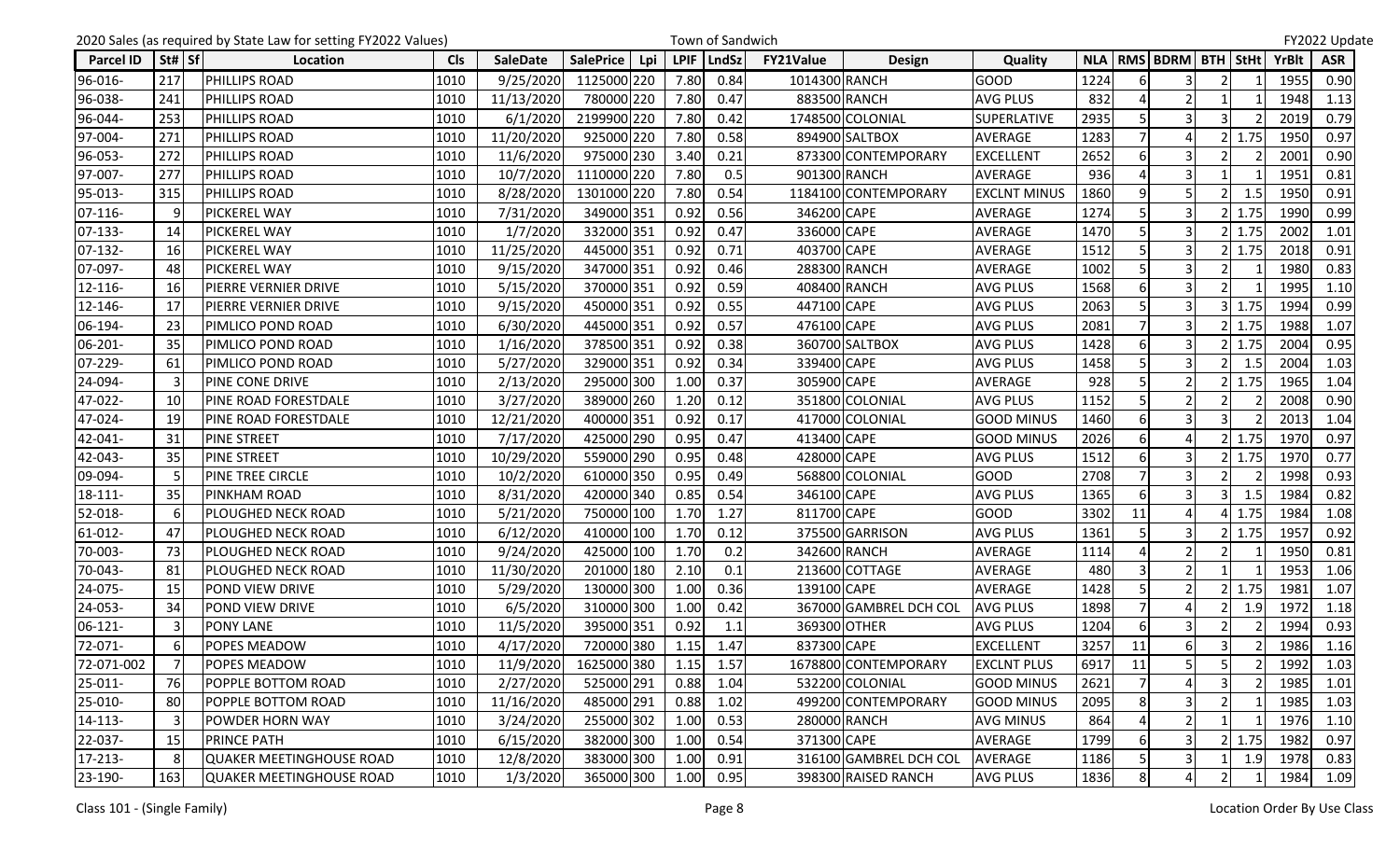|            |           | 2020 Sales (as required by State Law for setting FY2022 Values) |            |                 |                         |             | Town of Sandwich |                  |                        |                     |      |                |                               |    |               |              | FY2022 Update |
|------------|-----------|-----------------------------------------------------------------|------------|-----------------|-------------------------|-------------|------------------|------------------|------------------------|---------------------|------|----------------|-------------------------------|----|---------------|--------------|---------------|
| Parcel ID  | St# Sf    | Location                                                        | <b>Cls</b> | <b>SaleDate</b> | <b>SalePrice</b><br>Lpi | <b>LPIF</b> | LndSz            | <b>FY21Value</b> | <b>Design</b>          | Quality             |      |                | NLA   RMS   BDRM   BTH   StHt |    |               | <b>YrBlt</b> | <b>ASR</b>    |
| 23-194-    | 183       | QUAKER MEETINGHOUSE ROAD                                        | 1010       | 10/22/2020      | 610000 300              | 1.00        | 0.95             | 623500 CAPE      |                        | AVERAGE             | 3462 |                | 3                             |    | 1.75          | 1983         | 1.02          |
| 23-234-    | 208       | QUAKER MEETINGHOUSE ROAD                                        | 1010       | 8/20/2020       | 330000 300              | 1.00        | 0.36             |                  | 291600 RANCH           | <b>AVERAGE</b>      | 1092 |                | $\overline{2}$                |    |               | 1969         | 0.88          |
| 34-147-    | 356       | QUAKER MEETINGHOUSE ROAD                                        | 1010       | 3/27/2020       | 637500 300              | 1.00        | 1.59             |                  | 707500 COLONIAL        | <b>GOOD</b>         | 3180 | $\overline{9}$ | 4                             |    | 2.5           | 2004         | 1.11          |
| 40-104-    | 402       | <b>QUAKER MEETINGHOUSE ROAD</b>                                 | 1010       | 3/18/2020       | 995000 380              | 1.15        | 2.17             |                  | 1165200 COLONIAL       | <b>EXCLNT MINUS</b> | 5318 | 11             | 5                             |    | 2.5           | 1997         | 1.17          |
| 60-023-    | 430       | QUAKER MEETINGHOUSE ROAD                                        | 1010       | 8/7/2020        | 499900 380              | 1.15        | 1.98             |                  | 455800 HISTORIC        | <b>GOOD</b>         | 1340 |                | $\overline{2}$                |    | 1.5           | 1730         | 0.91          |
| 28-108-    | 19        | <b>QUAKER VILLAGE LANE</b>                                      | 1010       | 6/30/2020       | 495000 300              | 1.00        | 1.66             |                  | 476800 COLONIAL        | <b>GOOD MINUS</b>   | 1912 | 6              | 3                             |    |               | 1992         | 0.96          |
| 22-104-    |           | <b>QUEENS WAY</b>                                               | 1010       | 8/28/2020       | 450000 300              | 1.00        | 0.47             | 351500 CAPE      |                        | <b>AVG PLUS</b>     | 1547 | 6              | 3                             |    | 1.75          | 1983         | 0.78          |
| 14-106-    | 14        | <b>RACE LANE</b>                                                | 1010       | 12/22/2020      | 499000 302              | 1.00        | 0.48             |                  | 444800 RANCH           | <b>AVG PLUS</b>     | 1655 | 6              | 3                             |    |               | 1999         | 0.89          |
| 14-099-    | 28        | <b>RACE LANE</b>                                                | 1010       | 1/24/2020       | 337000 302              | 1.00        | 0.62             | 351700 CAPE      |                        | <b>AVG PLUS</b>     | 1464 |                | 3                             |    | 1.75          | 1972         | 1.04          |
| 80-118-    |           | <b>RAYMOND STREET</b>                                           | 1010       | 9/15/2020       | 454900 030              | 1.20        | 0.35             | 420000 CAPE      |                        | <b>GOOD MINUS</b>   | 1920 | 8              | 3                             |    | 1.5           | 1979         | 0.92          |
| 09-253-    | 11        | <b>REFLECTION DRIVE</b>                                         | 1010       | 9/11/2020       | 915000 161              | 1.10        | 0.45             |                  | 979500 COLONIAL        | <b>GOOD PLUS</b>    | 4161 |                | 3                             | 3  |               | 2004         | 1.07          |
| 09-307-    | 37        | <b>REFLECTION DRIVE</b>                                         | 1010       | 10/30/2020      | 1015000 161             | 1.10        | 0.41             |                  | 921500 COLONIAL        | <b>EXCLNT MINUS</b> | 3827 | 9              | 3                             |    |               | 2003         | 0.91          |
| 61-029-    | 12        | <b>RICHARDS WAY</b>                                             | 1010       | 5/15/2020       | 330000 100              | 1.70        | 0.22             |                  | 256900 COTTAGE         | AVERAGE             | 592  |                | $\overline{2}$                |    |               | 1959         | 0.78          |
| 61-028-    | 16        | <b>RICHARDS WAY</b>                                             | 1010       | 5/15/2020       | 365000 100              | 1.70        | 0.49             |                  | 425200 RANCH           | AVERAGE             | 1620 | 6              | 3                             |    |               | 1967         | 1.16          |
| 29-005-    | 20        | <b>RIDGEWOOD DRIVE</b>                                          | 1010       | 12/3/2020       | 415000 300              | 1.00        | 0.93             | 407100 CAPE      |                        | <b>AVG PLUS</b>     | 1584 | 6              | $\Delta$                      |    | 1.75          | 1972         | 0.98          |
| 29-004-    | 22        | <b>RIDGEWOOD DRIVE</b>                                          | 1010       | 7/2/2020        | 365000 300              | 1.00        | 0.94             |                  | 373500 SALTBOX         | AVERAGE             | 1638 |                |                               |    | 1.75          | 1979         | 1.02          |
| 82-052-    |           | <b>RIVER STREET</b>                                             | 1010       | 9/15/2020       | 639000 050              | 1.70        | 0.34             |                  | 563000 CONTEMPORARY    | <b>GOOD MINUS</b>   | 1441 |                |                               |    | 1.5           | 1857         | 0.88          |
| 70-139-    | 10        | <b>ROBERTS WAY</b>                                              | 1010       | 5/14/2020       | 700000 100              | 1.70        | 0.45             |                  | 695300 RANCH           | <b>GOOD</b>         | 2096 |                | 3                             |    |               | 1968         | 0.99          |
| 06-250-    | 8         | ROUTE 130                                                       | 1010       | 8/6/2020        | 275000 343              | 0.78        | 0.39             |                  | 265600 RANCH           | AVERAGE             | 842  | Δ              | $\overline{2}$                |    |               | 1971         | 0.97          |
| 06-286-    | 11        | ROUTE 130                                                       | 1010       | 5/6/2020        | 370000 343              | 0.78        | 0.46             | 338700 CAPE      |                        | <b>AVG PLUS</b>     | 1344 |                |                               |    | 1.75          | 1987         | 0.92          |
| 17-122-    | 169       | ROUTE 130                                                       | 1010       | 9/30/2020       | 654900 343              | 0.78        | 1.47             | 732800 CAPE      |                        | <b>GOOD PLUS</b>    | 3490 |                | Δ                             |    | 1.75          | 1998         | 1.12          |
| 86-055-    | 36        | <b>ROUTE 6A</b>                                                 | 1010       | 12/4/2020       | 329900 380              | 1.15        | 0.34             | 330300 CAPE      |                        | AVERAGE             | 1484 | 6              |                               |    | 1.75          | 1967         | 1.00          |
| 66-032-    | 175       | <b>ROUTE 6A</b>                                                 | 1010       | 11/5/2020       | 580000 380              | 1.15        | 0.48             |                  | 460200 OLD STYLE       | <b>GOOD MINUS</b>   | 2239 | $\overline{9}$ |                               |    | 1.75          | 1850         | 0.79          |
| 67-007-    | 234       | ROUTE 6A                                                        | 1010       | 7/21/2020       | 369000 380              | 1.15        | 0.41             |                  | 320600 GAMBREL DCH COL | <b>AVERAGE</b>      | 1632 |                |                               |    | 1.9           | 1969         | 0.87          |
| 59-007-    | 272       | ROUTE 6A                                                        | 1010       | 11/12/2020      | 507000 380              | 1.15        | 1.12             |                  | 556200 ANTIQUE 2       | <b>AVG PLUS</b>     | 2581 | 10             | Δ                             |    |               | 1847         | 1.10          |
| 59-011-    | 295       | <b>ROUTE 6A</b>                                                 | 1010       | 7/10/2020       | 572500 380              | 1.15        | 0.91             | 524900 CAPE      |                        | <b>AVG PLUS</b>     | 2132 | 8              | 4                             |    | 1.5           | 1971         | 0.92          |
| 53-013-    | 497 A     | <b>ROUTE 6A</b>                                                 | 1010       | 10/5/2020       | 407500 380              | 1.15        | 2.33             |                  | 371800 OTHER           | <b>GOOD PLUS</b>    | 938  | $\overline{2}$ | $\mathbf{1}$                  |    |               | 2008         | 0.91          |
| 23-429-    |           | <b>SACHEM CIRCLE</b>                                            | 1010       | 2/27/2020       | 420000 300              | 1.00        | 0.96             | 474300 CAPE      |                        | <b>GOOD MINUS</b>   | 1777 |                | $\overline{3}$                |    | 1.75          | 1986         | 1.13          |
| 85-014-    | 90        | <b>SALT MARSH ROAD</b>                                          | 1010       | 9/15/2020       | 1575000 090             | 6.90        | 0.63             |                  | 1219900 CONTEMPORARY   | <b>GOOD</b>         | 1978 |                | 3                             |    |               | 1966         | 0.77          |
| 85-012-    | 94        | <b>SALT MARSH ROAD</b>                                          | 1010       | 11/24/2020      | 970000 090              | 6.90        | 0.76             | 926200 CAPE      |                        | AVERAGE             | 868  | 6              |                               |    | 1.5           | 1963         | 0.95          |
| 23-293-    | <b>20</b> | SAMOSET ROAD                                                    | 1010       | 9/25/2020       | 380000 300              | 1.00        | 0.34             |                  | 341500 RANCH           | <b>AVERAGE</b>      | 1000 | $\overline{4}$ | $\overline{2}$                |    |               | 1973         | 0.90          |
| 96-008-    | 19        | <b>SAND CASTLE DRIVE</b>                                        | 1010       | 5/26/2020       | 350000 220              | 7.80        | 0.04             |                  | 334600 COTTAGE         | AVERAGE             | 528  |                | $\overline{2}$                | -1 |               | 1954         | 0.96          |
| 04-027-    |           | <b>SARAH LAWRENCE ROAD</b>                                      | 1010       | 1/27/2020       | 445000 350              | 0.95        | 0.48             |                  | 471300 COLONIAL        | <b>AVG PLUS</b>     | 1872 |                |                               |    |               | 1996         | 1.06          |
| 09-003-    | 13        | <b>SARAH LAWRENCE ROAD</b>                                      | 1010       | 10/15/2020      | 425000 350              | 0.95        | 0.46             |                  | 383200 RANCH           | <b>AVG PLUS</b>     | 1494 |                | $\overline{3}$                |    |               | 1987         | 0.90          |
| 08-185-022 | 18        | <b>SCONSET CIRCLE</b>                                           | 1010       | 7/10/2020       | 395520 352              | 1.15        | 0.35             | 349900 CAPE      |                        | AVERAGE             | 1344 |                | $\overline{\mathsf{3}}$       |    | 1.75          | 1991         | 0.88          |
| 08-185-019 | 21        | <b>SCONSET CIRCLE</b>                                           | 1010       | 5/1/2020        | 335000 352              | 1.15        | 0.36             |                  | 315300 RANCH           | <b>AVG PLUS</b>     | 912  |                | $\overline{2}$                |    |               | 1991         | 0.94          |
| 08-185-031 | 36        | <b>SCONSET CIRCLE</b>                                           | 1010       | 11/30/2020      | 404000 352              | 1.15        | 0.31             |                  | 405100 RANCH           | AVG PLUS            | 1332 |                | 3                             |    |               | 1992         | 1.00          |
| 56-024-    | 14        | <b>SCORTON MARSH ROAD</b>                                       | 1010       | 6/12/2020       | 780500 160              | 1.90        | 1.03             |                  | 916700 SALTBOX         | <b>GOOD PLUS</b>    | 3226 | 9              | 4 <sup>1</sup>                |    | $4 \mid 1.75$ | 1998         | 1.17          |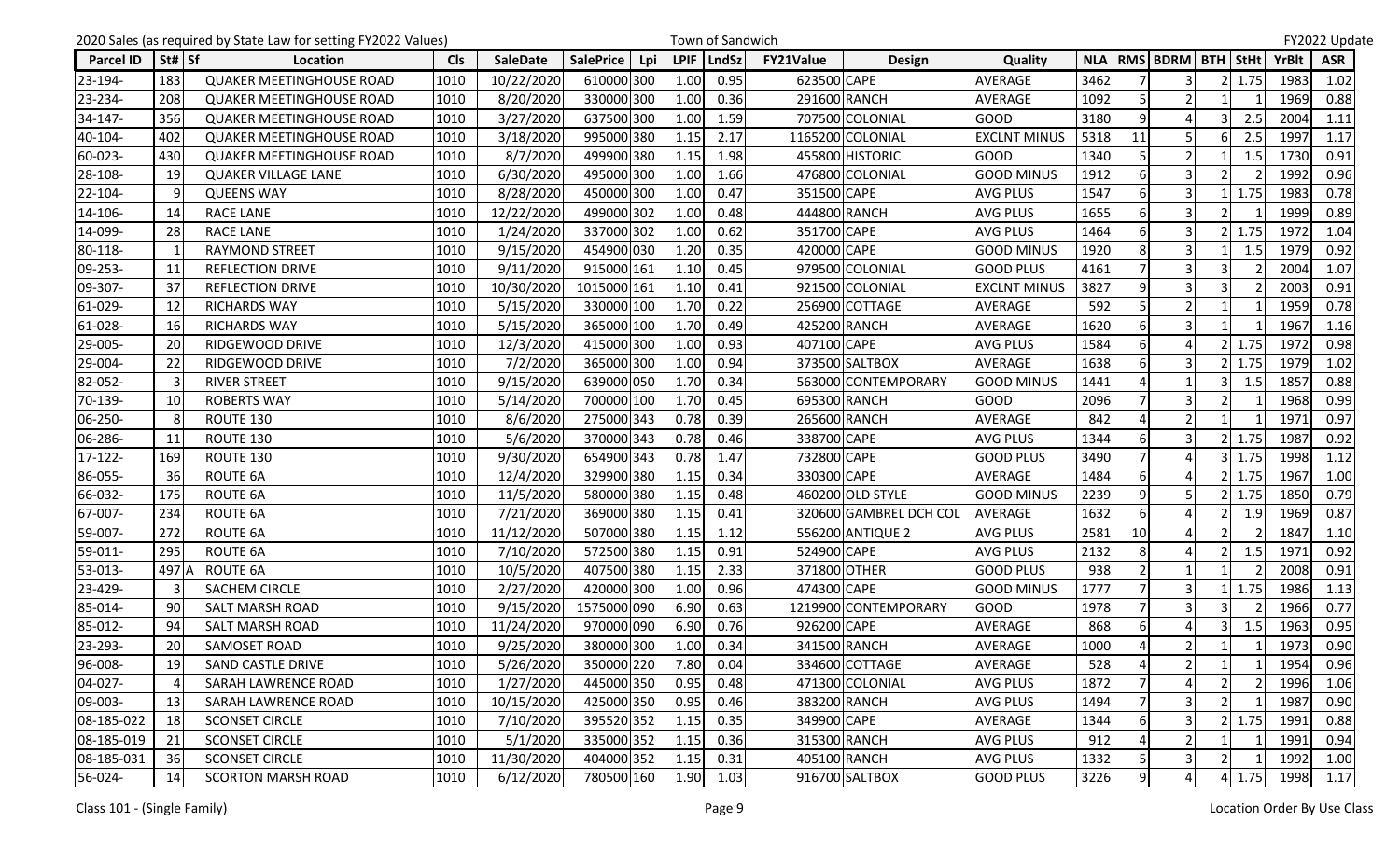|                  |          | 2020 Sales (as required by State Law for setting FY2022 Values) |            |                 |                                |             | Town of Sandwich |             |                     |                     |      |                  |                               |                |            |       | FY2022 Update |
|------------------|----------|-----------------------------------------------------------------|------------|-----------------|--------------------------------|-------------|------------------|-------------|---------------------|---------------------|------|------------------|-------------------------------|----------------|------------|-------|---------------|
| <b>Parcel ID</b> | St#   Sf | Location                                                        | <b>Cls</b> | <b>SaleDate</b> | <b>SalePrice</b><br><b>Lpi</b> | <b>LPIF</b> | <b>LndSz</b>     | FY21Value   | <b>Design</b>       | Quality             |      |                  | NLA   RMS   BDRM   BTH   StHt |                |            | YrBlt | <b>ASR</b>    |
| 39-008-          | 13       | <b>SEA MEADOW DRIVE</b>                                         | 1010       | 5/21/2020       | 350000 240                     | 1.08        | 0.51             |             | 359300 RAISED RANCH | <b>AVERAGE</b>      | 2176 |                  |                               |                |            | 1972  | 1.03          |
| 08-103-          | 10       | SEDGEWICK LANE                                                  | 1010       | 12/29/2020      | 560000 350                     | 0.95        | 0.55             | 521300 CAPE |                     | <b>GOOD</b>         | 2310 |                  | 3                             |                | 1.75       | 1988  | 0.93          |
| 81-054-          |          | <b>SENECA LANE</b>                                              | 1010       | 10/20/2020      | 555100 030                     | 1.20        | 0.46             |             | 466400 COLONIAL     | <b>AVG PLUS</b>     | 1995 | 8                | 4                             |                |            | 1994  | 0.84          |
| 30-241-          | 53       | <b>SERVICE ROAD</b>                                             | 1010       | 12/21/2020      | 349000 250                     | 0.90        | 0.37             | 276200 CAPE |                     | AVERAGE             | 864  |                  | $\overline{2}$                |                | 1.5        | 1986  | 0.79          |
| 38-037-          | -15      | <b>SHAKER HOUSE ROAD</b>                                        | 1010       | 7/16/2020       | 674000 390                     | 1.80        | 0.62             |             | 749300 COLONIAL     | <b>GOOD PLUS</b>    | 3192 |                  |                               |                | 1.75       | 1983  | 1.11          |
| 57-032-          | 10       | <b>SHAW STREET</b>                                              | 1010       | 11/20/2020      | 675000 160                     | 1.90        | 0.8              | 664800 CAPE |                     | <b>GOOD PLUS</b>    | 1572 |                  | $\Delta$                      |                | 1.75       | 1979  | 0.98          |
| 94-014-          | 20       | <b>SHAWME AVENUE</b>                                            | 1010       | 2/6/2020        | 390000 010                     | 2.70        | 0.11             |             | 349900 RANCH        | <b>AVG PLUS</b>     | 770  | 4                | $\overline{2}$                |                |            | 1951  | 0.90          |
| 38-007-          | 37       | <b>SHAWME ROAD</b>                                              | 1010       | 3/12/2020       | 489500 380                     | 1.15        | 0.47             | 491100 CAPE |                     | <b>GOOD MINUS</b>   | 2250 | 8                |                               |                | 1.75       | 1994  | 1.00          |
| 38-016-          | 40       | SHAWME ROAD                                                     | 1010       | 12/28/2020      | 550000 380                     | 1.15        | 0.69             | 504600 CAPE |                     | <b>GOOD</b>         | 2818 |                  | 3                             |                | 1.75       | 1983  | 0.92          |
| 07-183-          |          | <b>SHORE DRIVE</b>                                              | 1010       | 7/10/2020       | 345000 351                     | 0.92        | 0.23             |             | 301400 RANCH        | AVERAGE             | 816  |                  | $\overline{2}$                |                |            | 1973  | 0.87          |
| 03-039-          |          | <b>SHORT WAY</b>                                                | 1010       | 6/24/2020       | 375000 350                     | 0.95        | 0.46             |             | 331600 GARRISON     | AVERAGE             | 1372 | 6                | $\overline{3}$                |                |            | 1977  | 0.88          |
| 20-182-          | 15       | SLEEPY HOLLOW LANE                                              | 1010       | 3/26/2020       | 570000 320                     | 0.92        | 0.63             |             | 577500 COLONIAL     | <b>GOOD</b>         | 2804 | q                |                               |                |            | 1993  | 1.01          |
| 05-120-          | -83      | <b>SNAKE POND ROAD</b>                                          | 1010       | 7/17/2020       | 498000 351                     | 0.92        | 0.68             |             | 530800 CONTEMPORARY | <b>GOOD</b>         | 2715 |                  | 3                             |                |            | 1986  | 1.07          |
| 05-113-          | 86       | <b>SNAKE POND ROAD</b>                                          | 1010       | 9/11/2020       | 369000 351                     | 0.92        | 0.45             | 362900 CAPE |                     | <b>AVG PLUS</b>     | 1284 |                  | 3                             |                | 1.75       | 1997  | 0.98          |
| 05-127-          | 97       | <b>SNAKE POND ROAD</b>                                          | 1010       | 11/5/2020       | 428000 351                     | 0.92        | 1.26             | 438600 CAPE |                     | <b>AVG PLUS</b>     | 1740 | 8                | Δ                             |                | 1.75       | 1987  | 1.02          |
| 04-017-          |          | SOUTHFIELD LANE                                                 | 1010       | 7/1/2020        | 516000 350                     | 0.95        | 0.81             | 537400 CAPE |                     | <b>GOOD MINUS</b>   | 2106 |                  |                               |                | 1.75       | 1997  | 1.04          |
| 24-154-          | 23       | SPECTACLE ROAD                                                  | 1010       | 10/2/2020       | 386000 300                     | 1.00        | 0.39             |             | 325700 RANCH        | <b>AVERAGE</b>      | 960  |                  | $\overline{2}$                |                |            | 1973  | 0.84          |
| 13-040-          |          | <b>SPINNAKER STREET</b>                                         | 1010       | 11/25/2020      | 400000 340                     | 0.85        | 0.62             | 317400 CAPE |                     | <b>AVERAGE</b>      | 1428 |                  | $\Delta$                      |                | 1.75       | 1980  | 0.79          |
| 05-219-          |          | <b>SPRUCE TREE LANE</b>                                         | 1010       | 1/31/2020       | 375000 351                     | 0.92        | 0.5              | 360500 CAPE |                     | <b>AVG PLUS</b>     | 1660 |                  | $\overline{3}$                |                | 1.75       | 1985  | 0.96          |
| 68-051-          | -15      | <b>STONEFIELD DRIVE</b>                                         | 1010       | 3/31/2020       | 585000 070                     | 1.20        | 0.94             |             | 536100 SALTBOX      | <b>GOOD</b>         | 1904 |                  |                               |                |            | 1977  | 0.92          |
| 18-127-          | 34       | <b>STOWE ROAD</b>                                               | 1010       | 6/30/2020       | 720000 381                     | 1.95        | 2.05             | 744700 CAPE |                     | <b>GOOD</b>         | 2588 |                  | 4                             |                | 1.5        | 1932  | 1.03          |
| 09-033-          |          | <b>SUSAN CARSLEY WAY</b>                                        | 1010       | 12/31/2020      | 515000 350                     | 0.95        | 0.47             |             | 531300 COLONIAL     | <b>GOOD MINUS</b>   | 2224 | 8 <sup>1</sup>   | 3                             |                |            | 1999  | 1.03          |
| 82-038-003       |          | <b>SWANN HILL LANE</b>                                          | 1010       | 9/14/2020       | 1015000 030                    | 1.20        | 3.63             |             | 1155500 COLONIAL    | <b>EXCLNT MINUS</b> | 4340 | 10               | 5                             |                |            | 1998  | 1.14          |
| 06-104-          |          | <b>TABOR ROAD</b>                                               | 1010       | 7/9/2020        | 450000 351                     | 0.92        | 0.45             | 420100 CAPE |                     | <b>GOOD MINUS</b>   | 1540 |                  | 3                             |                | 1.75       | 1978  | 0.93          |
| 09-228-          |          | <b>TAMARACK LANE</b>                                            | 1010       | 7/29/2020       | 725000 161                     | 1.10        | 0.38             |             | 715600 CONTEMPORARY | <b>EXCELLENT</b>    | 2882 | 6                | $\overline{\mathbf{3}}$       |                | 1.75       | 2002  | 0.99          |
| 30-045-          | 17       | <b>TARRAGON DRIVE</b>                                           | 1010       | 1/31/2020       | 669500 290                     | 0.95        | 0.96             | 660300 CAPE |                     | <b>EXCLNT MINUS</b> | 2944 |                  | 4                             |                | 1.75       | 1983  | 0.99          |
| 32-024-          | 11       | TELEGRAPH HILL ROAD                                             | 1010       | 12/29/2020      | 775000 250                     | 0.90        | 0.94             |             | 706500 COLONIAL     | <b>GOOD PLUS</b>    | 3112 | 8                |                               |                | 2.5        | 1993  | 0.91          |
| 23-266-          | ٩        | THUMPERTOWN LANE                                                | 1010       | 11/27/2020      | 480000 300                     | 1.00        | 0.35             |             | 429000 COLONIAL     | <b>AVG PLUS</b>     | 1848 |                  | 3                             |                |            | 1972  | 0.89          |
| 15-067-          | 19       | <b>TIMBER WAY</b>                                               | 1010       | 8/27/2020       | 304688 302                     | 1.00        | 0.5              |             | 321700 RANCH        | AVERAGE             | 1314 |                  | 3                             |                |            | 1982  | 1.06          |
| 63-028-          | 40       | TORREY ROAD                                                     | 1010       | 10/8/2020       | 1475000 160                    | 1.90        | 1.37             |             | 1135400 COLONIAL    | <b>EXCLNT PLUS</b>  | 4024 | 9                |                               |                |            | 1992  | 0.77          |
| 81-138-          |          | <b>TOWER HILL DRIVE</b>                                         | 1010       | 5/1/2020        | 520000 030                     | 1.20        | 0.52             | 533300 CAPE |                     | <b>GOOD MINUS</b>   | 2434 | $7 \overline{ }$ | $\overline{3}$                |                | 1.75       | 1988  | 1.03          |
| 88-285-          | 10       | TOWN NECK ROAD                                                  | 1010       | 11/3/2020       | 335000 010                     | 2.70        | 0.17             |             | 396600 RANCH        | <b>AVG MINUS</b>    | 1171 | 6                | $\overline{\mathbf{3}}$       | 1              |            | 1931  | 1.18          |
| 93-022-          | -86      | <b>TOWN NECK ROAD</b>                                           | 1010       | 7/21/2020       | 528000 010                     | 2.70        | 0.11             | 489700 CAPE |                     | AVERAGE             | 1777 |                  | $\overline{\mathbf{3}}$       |                | 3 1.75     | 1953  | 0.93          |
| 93-018-          | 94       | TOWN NECK ROAD                                                  | 1010       | 9/4/2020        | 775000 010                     | 2.70        | 0.11             |             | 700100 COLONIAL     | <b>GOOD</b>         | 2378 | 8 <sup>1</sup>   |                               |                |            | 1992  | 0.90          |
| 22-169-          | 12       | TRIANGLE CIRCLE                                                 | 1010       | 10/28/2020      | 425000 300                     | 1.00        | 0.52             | 378200 CAPE |                     | <b>AVG PLUS</b>     | 1344 |                  |                               |                | 1.75       | 1987  | 0.89          |
| 22-164-          | 28       | TRIANGLE CIRCLE                                                 | 1010       | 10/26/2020      | 405000 300                     | 1.00        | 0.52             | 409300 CAPE |                     | <b>AVG PLUS</b>     | 1773 |                  |                               |                | 1.75       | 1988  | 1.01          |
| 22-157-          | 70       | TRIANGLE CIRCLE                                                 | 1010       | 12/18/2020      | 432000 300                     | 1.00        | 0.53             | 364500 CAPE |                     | AVERAGE             | 1624 |                  | 3                             |                | $2$   1.75 | 1986  | 0.84          |
| 88-198-          | 31       | <b>TUPPER AVENUE</b>                                            | 1010       | 11/2/2020       | 549900 010                     | 2.70        | 0.24             |             | 412700 COTTAGE      | <b>GOOD MINUS</b>   | 1022 | 5 <sub>l</sub>   | $\overline{3}$                | $\overline{1}$ |            | 1956  | 0.75          |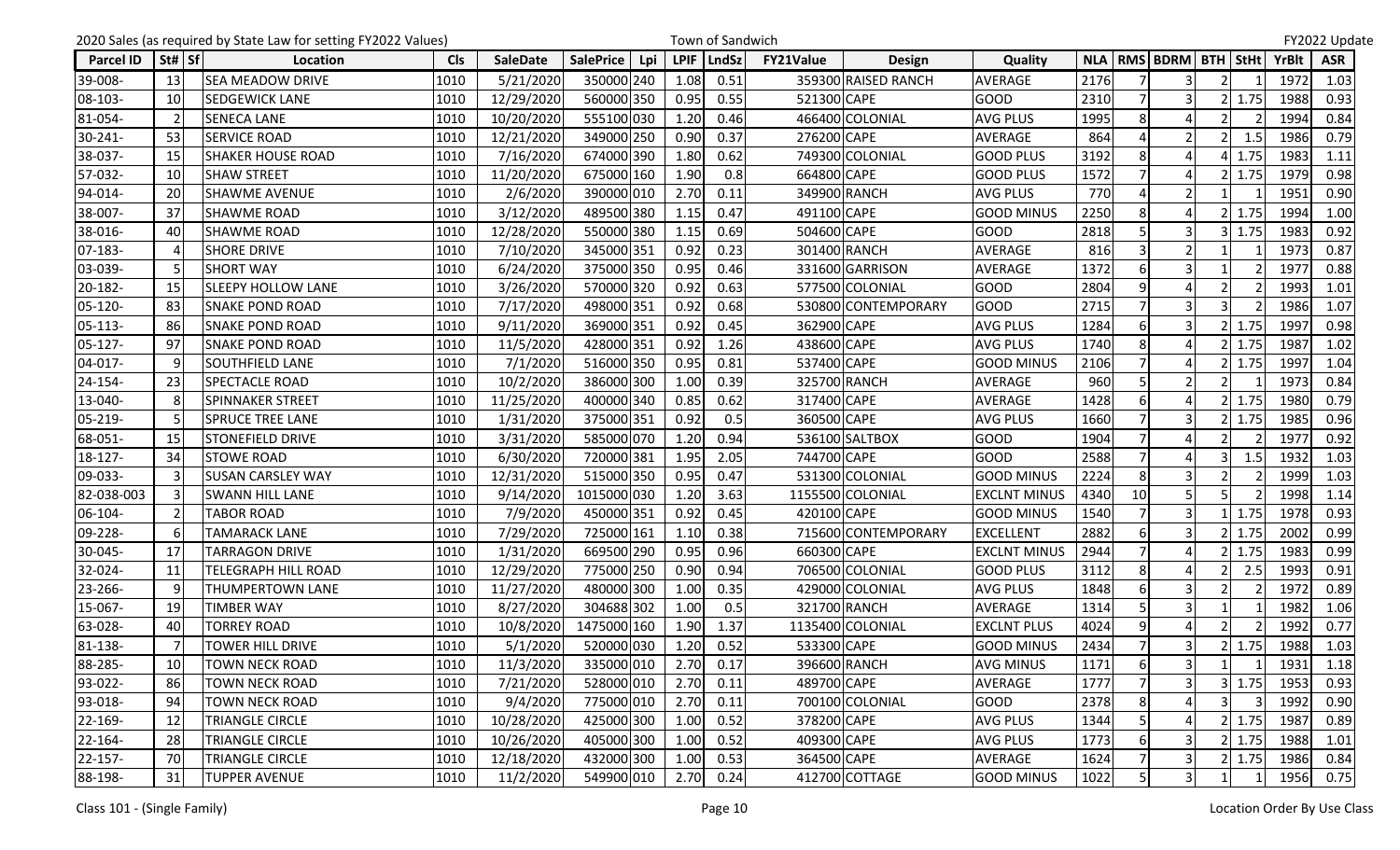|                  |          | 2020 Sales (as required by State Law for setting FY2022 Values) |            |                 |                         |             | Town of Sandwich |                  |                        |                   |      |                |                               |               |              | FY2022 Update |
|------------------|----------|-----------------------------------------------------------------|------------|-----------------|-------------------------|-------------|------------------|------------------|------------------------|-------------------|------|----------------|-------------------------------|---------------|--------------|---------------|
| <b>Parcel ID</b> | St#   Sf | Location                                                        | <b>Cls</b> | <b>SaleDate</b> | <b>SalePrice</b><br>Lpi | <b>LPIF</b> | LndSz            | <b>FY21Value</b> | <b>Design</b>          | Quality           |      |                | NLA   RMS   BDRM   BTH   StHt |               | <b>YrBlt</b> | <b>ASR</b>    |
| 88-205-          | 43       | <b>TUPPER AVENUE</b>                                            | 1010       | 9/28/2020       | 585000 010              | 2.70        | 0.11             |                  | 591900 COLONIAL        | <b>GOOD MINUS</b> | 2052 |                | 3                             |               | 1990         | 1.01          |
| 89-029-          | 48       | <b>TUPPER AVENUE</b>                                            | 1010       | 11/17/2020      | 571500 010              | 2.70        | 0.11             | 460300 CAPE      |                        | <b>GOOD MINUS</b> | 1512 |                | 3                             | 1.75          | 1954         | 0.81          |
| 86-020-          | 11       | <b>TUPPER ROAD</b>                                              | 1010       | 12/18/2020      | 337390 030              | 1.20        | 3.54             |                  | 384100 RANCH           | <b>AVG MINUS</b>  | 999  | 5              | 2 <sub>l</sub>                |               | 1954         | 1.14          |
| 23-439-          | 32       | <b>TURTLE COVE ROAD</b>                                         | 1010       | 9/30/2020       | 410000 300              | 1.00        | 0.45             | 406100 CAPE      |                        | <b>AVG PLUS</b>   | 1968 |                |                               | 1.75          | 1975         | 0.99          |
| 86-061-          |          | TYLER DRIVE                                                     | 1010       | 6/29/2020       | 340000 030              | 1.20        | 0.34             |                  | 295500 RANCH           | <b>AVG PLUS</b>   | 929  |                | 3                             |               | 1952         | 0.87          |
| 86-064-          |          | <b>TYLER DRIVE</b>                                              | 1010       | 2/13/2020       | 320000 030              | 1.20        | 0.34             | 327000 CAPE      |                        | <b>AVG PLUS</b>   | 1038 |                | 3                             | 1.5           | 1959         | 1.02          |
| 86-072-          | 18       | <b>TYLER DRIVE</b>                                              | 1010       | 1/14/2020       | 255000 030              | 1.20        | 0.34             |                  | 292900 RANCH           | AVERAGE           | 1296 | 5              | $\overline{2}$                |               | 1954         | 1.15          |
| 13-021-          | 19       | <b>VANBUSKIRK WAY</b>                                           | 1010       | 6/16/2020       | 515000 340              | 0.85        | 0.95             |                  | 556600 CONTEMPORARY    | <b>GOOD</b>       | 2386 |                |                               | 1.75          | 1996         | 1.08          |
| 13-132-          |          | <b>VIKING LANE</b>                                              | 1010       | 3/16/2020       | 452000 340              | 0.85        | 0.94             | 491000 CAPE      |                        | <b>GOOD MINUS</b> | 2130 |                | Δ                             | 1.75          | 1986         | 1.09          |
| 13-196-          |          | <b>VIKING LANE</b>                                              | 1010       | 10/5/2020       | 495000 340              | 0.85        | 1.02             | 481600 CAPE      |                        | <b>GOOD MINUS</b> | 1818 |                | 3                             | 1.75          | 1989         | 0.97          |
| 13-131-          |          | <b>VIKING LANE</b>                                              | 1010       | 5/1/2020        | 343500 340              | 0.85        | 0.95             |                  | 421800 RANCH           | <b>AVG PLUS</b>   | 1460 | $\overline{7}$ | $\overline{3}$                |               | 1986         | 1.23          |
| 13-129-          |          | <b>VIKING LANE</b>                                              | 1010       | 2/14/2020       | 395000 340              | 0.85        | 0.92             | 410500 CAPE      |                        | <b>AVG PLUS</b>   | 1903 |                |                               | 1.75          | 1991         | 1.04          |
| 13-128-          | 10       | <b>VIKING LANE</b>                                              | 1010       | 4/22/2020       | 430000 340              | 0.85        | 0.92             | 466600 CAPE      |                        | <b>GOOD MINUS</b> | 1772 |                | $\overline{\mathbf{3}}$       | 1.75          | 1991         | 1.09          |
| 13-200-          | 11       | <b>VIKING LANE</b>                                              | 1010       | 8/20/2020       | 469900 340              | 0.85        | 0.95             |                  | 474200 RANCH           | <b>AVG PLUS</b>   | 1417 | 5              | 3                             |               | 1990         | 1.01          |
| 30-160-          |          | <b>VILLAGE DRIVE</b>                                            | 1010       | 3/18/2020       | 477000 290              | 0.95        | 1.02             | 552500 CAPE      |                        | <b>GOOD</b>       | 2102 | 8              | Δ                             | 1.75          | 1985         | 1.16          |
| 30-122-          | 11       | <b>VILLAGE DRIVE</b>                                            | 1010       | 7/31/2020       | 599000 290              | 0.95        | 1.28             | 658900 CAPE      |                        | <b>GOOD</b>       | 3072 | 8              |                               | 1.75          | 1988         | 1.10          |
| 30-168-          | 18       | <b>VILLAGE DRIVE</b>                                            | 1010       | 8/5/2020        | 549000 290              | 0.95        | 1.2              | 542300 CAPE      |                        | <b>GOOD MINUS</b> | 2538 |                | $\overline{\mathsf{3}}$       | 1.75          | 1986         | 0.99          |
| 30-126-          | 19       | <b>VILLAGE DRIVE</b>                                            | 1010       | 11/12/2020      | 589000 290              | 0.95        | 1.41             |                  | 655400 COLONIAL        | <b>GOOD PLUS</b>  | 3176 |                | $\overline{a}$                |               | 1996         | 1.11          |
| 48-003-          |          | <b>VISTA LANE</b>                                               | 1010       | 4/24/2020       | 447000 290              | 0.95        | 5.44             |                  | 525400 COLONIAL        | <b>AVG PLUS</b>   | 2522 | $\overline{7}$ | $\overline{\mathbf{3}}$       |               | 1988         | 1.18          |
| 43-003-          | 44       | <b>WATER STREET</b>                                             | 1010       | 11/10/2020      | 550000 050              | 1.70        | 1.6              |                  | 541800 ANTIQUE 1       | <b>GOOD MINUS</b> | 3106 | 11             |                               |               | 1690         | 0.99          |
| 43-013-          | 47       | <b>WATER STREET</b>                                             | 1010       | 6/12/2020       | 440000 380              | 1.15        | 1.65             |                  | 429800 GAMBREL DCH COL | <b>AVERAGE</b>    | 2025 |                | 3                             | 1.9           | 1969         | 0.98          |
| 05-142-          | 18       | <b>WEEKS POND DRIVE</b>                                         | 1010       | 8/31/2020       | 420000 351              | 0.92        | 0.52             |                  | 414400 RANCH           | <b>AVG PLUS</b>   | 1600 |                | 3                             |               | 1997         | 0.99          |
| 05-203-          | 19       | <b>WEEKS POND DRIVE</b>                                         | 1010       | 7/17/2020       | 545000 351              | 0.92        | 0.47             |                  | 514600 CONTEMPORARY    | <b>GOOD MINUS</b> | 2548 |                |                               |               | 2002         | 0.94          |
| 05-154-          |          | <b>WELLFIELD ROAD</b>                                           | 1010       | 8/28/2020       | 465000 351              | 0.92        | 0.45             |                  | 484800 COLONIAL        | <b>GOOD MINUS</b> | 2314 | 9              |                               |               | 1985         | 1.04          |
| 05-155-          |          | <b>WELLFIELD ROAD</b>                                           | 1010       | 9/8/2020        | 490000 351              | 0.92        | 0.46             |                  | 462200 COLONIAL        | <b>GOOD MINUS</b> | 2318 | 8              | $\Delta$                      |               | 1978         | 0.94          |
| 31-011-          | 32       | <b>WEST MEETINGHOUSE ROAD</b>                                   | 1010       | 12/22/2020      | 570000 290              | 0.95        | 0.56             |                  | 519500 COLONIAL        | <b>GOOD PLUS</b>  | 2152 | 6              | $\overline{3}$                |               | 1998         | 0.91          |
| 47-011-          |          | <b>WEST ROAD</b>                                                | 1010       | 7/27/2020       | 285000 351              | 0.92        | 0.11             | 238600 CAPE      |                        | AVERAGE           | 910  |                | 3                             | 1.75          | 1954         | 0.84          |
| 38-141-          | 15       | <b>WESTWIND CIRCLE</b>                                          | 1010       | 6/1/2020        | 399900 240              | 1.08        | 0.51             | 373000 CAPE      |                        | <b>AVG PLUS</b>   | 1428 |                | 3                             | 1.75          | 1997         | 0.93          |
| 03-028-          |          | <b>WIDOW COOMBS WALK</b>                                        | 1010       | 1/29/2020       | 429000 350              | 0.95        | 0.84             | 420800 CAPE      |                        | AVERAGE           | 1883 | 6              | 3                             | 1.75          | 1989         | 0.98          |
| 08-113-          | 25       | <b>WIDOW COOMBS WALK</b>                                        | 1010       | 7/28/2020       | 445000 350              | 0.95        | 0.47             | 466500 CAPE      |                        | <b>GOOD MINUS</b> | 1814 | $6 \mid$       | $\overline{\mathbf{3}}$       | 1.75          | 1988         | 1.05          |
| 82-087-          | q        | <b>WILLOW STREET</b>                                            | 1010       | 11/12/2020      | 430000 050              | 1.70        | 0.24             |                  | 408500 OLD STYLE       | <b>GOOD MINUS</b> | 1294 | $\overline{7}$ | 3                             | 1.75          | 1860         | 0.95          |
| 50-037-          |          | <b>WINDMILL BOG WAY</b>                                         | 1010       | 12/15/2020      | 706005 071              | 1.70        | 0.56             | 622400 CAPE      |                        | <b>GOOD</b>       | 2212 |                | $\overline{4}$                | 1.75          | 1973         | 0.88          |
| 16-068-          |          | <b>WINDSONG ROAD</b>                                            | 1010       | 7/21/2020       | 450100 342              | 0.88        | 0.64             | 502900 CAPE      |                        | <b>GOOD MINUS</b> | 2049 |                |                               | 1.75          | 1993         | 1.12          |
| 23-059-          |          | <b>WINDSOR ROAD</b>                                             | 1010       | 1/22/2020       | 450000 300              | 1.00        | 0.47             |                  | 533800 COLONIAL        | <b>AVG PLUS</b>   | 3419 | 10             |                               |               | 1993         | 1.19          |
| 72-034-          | 10       | <b>WINDSWEPT DRIVE</b>                                          | 1010       | 12/22/2020      | 338000 030              | 1.20        | 0.5              |                  | 333900 RANCH           | AVERAGE           | 1008 |                |                               |               | 1976         | 0.99          |
| 72-039-          | 22       | <b>WINDSWEPT DRIVE</b>                                          | 1010       | 9/22/2020       | 435000 030              | 1.20        | 0.54             |                  | 414600 GARRISON        | <b>AVG PLUS</b>   | 1964 | 8              | 4                             |               | 1973         | 0.95          |
| 31-164-          |          | <b>WINDYNOW LANE</b>                                            | 1010       | 8/17/2020       | 680000 290              | 0.95        | 3.12             |                  | 791600 CONTEMPORARY    | <b>GOOD PLUS</b>  | 2800 |                | 4                             |               | 2001         | 1.16          |
| 55-116-          | 43       | <b>WING BOULEVARD EAST</b>                                      | 1010       | 6/11/2020       | 590000 150              | 3.40        | 0.48             | 649400 CAPE      |                        | <b>GOOD MINUS</b> | 1812 | 6              | 3 <sup>1</sup>                | $2 \mid 1.75$ | 1977         | 1.10          |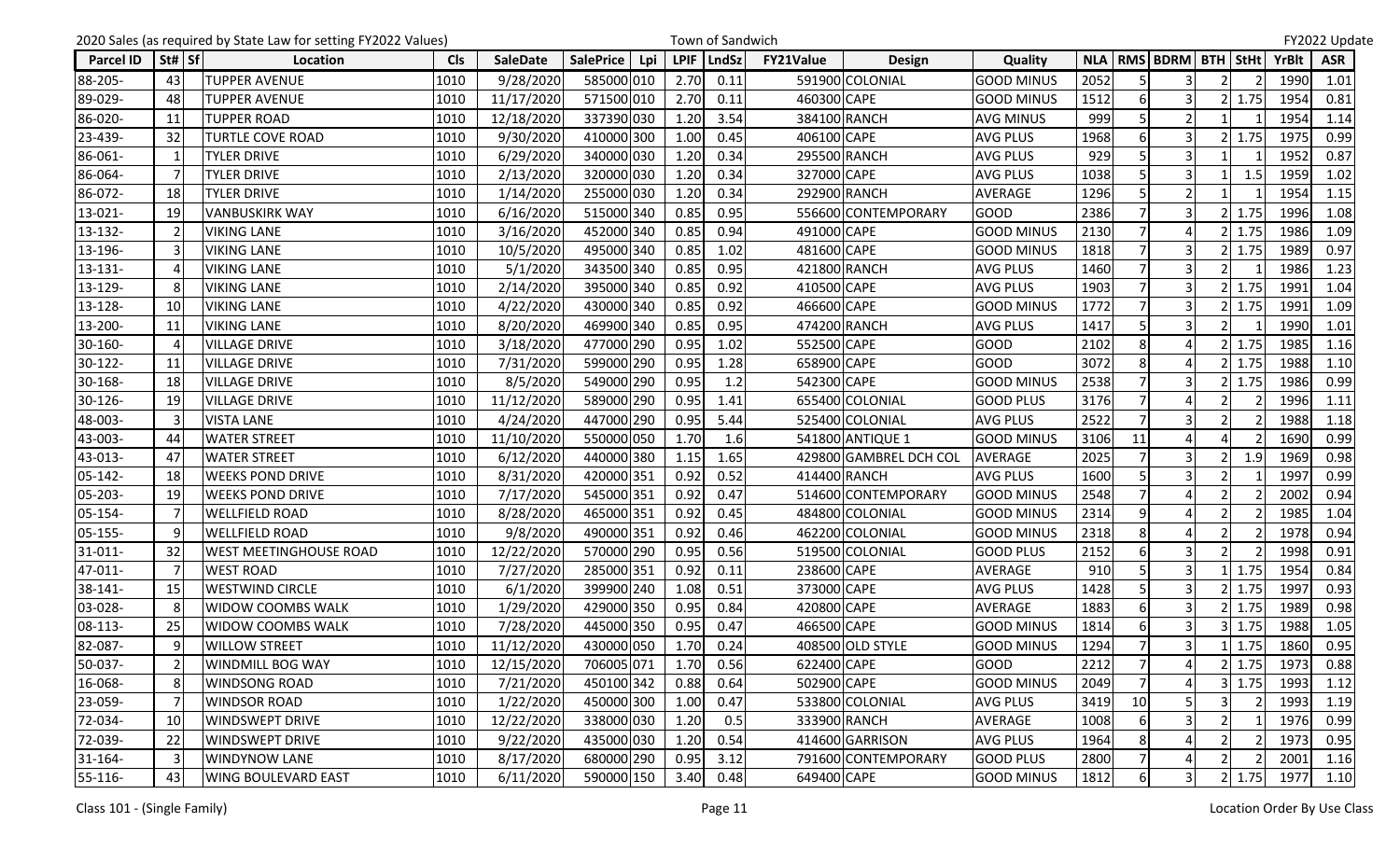|                  |                              | 2020 Sales (as required by State Law for setting FY2022 Values) |            |                 |                  |     |             | Town of Sandwich |                  |                     |                   |      |                             |      |       | FY2022 Update |  |
|------------------|------------------------------|-----------------------------------------------------------------|------------|-----------------|------------------|-----|-------------|------------------|------------------|---------------------|-------------------|------|-----------------------------|------|-------|---------------|--|
| <b>Parcel ID</b> | $\left  \text{St\#} \right $ | Location                                                        | <b>Cls</b> | <b>SaleDate</b> | <b>SalePrice</b> | Lpi | <b>LPIF</b> | LndSz            | <b>FY21Value</b> | Design              | Quality           |      | NLA   RMS  BDRM  BTH   StHt |      | YrBlt | <b>ASR</b>    |  |
| 55-059-          | 56                           | <b>IWING BOULEVARD WEST</b>                                     | 1010       | 12/30/2020      | 424000 150       |     | 3.40        | 0.11             |                  | 396600 RANCH        | <b>AVERAGE</b>    | 668  |                             |      | 1950  | 0.94          |  |
| $14 - 201 -$     |                              | lwintergreen lane                                               | 1010       | 11/30/2020      | 850000 161       |     | 1.10        | 0.42             |                  | 764400 CONTEMPORARY | <b>GOOD PLUS</b>  | 3072 |                             | 1.51 | 2002  | 0.90          |  |
| $31 - 112 -$     |                              | <b>WOLF HILL</b>                                                | 1010       | 11/18/2020      | 590000 290       |     | 0.95        | 0.71             |                  | 568500 COLONIAL     | <b>GOOD</b>       | 2459 |                             |      | 1983  | 0.96          |  |
| $31 - 114$       | 21                           | <b>WOLF HILL</b>                                                | 1010       | 10/28/2020      | 600000 290       |     | 0.95        | 0.99             | 586600 CAPE      |                     | <b>GOOD PLUS</b>  | 2584 |                             | 1.75 | 1979  | 0.98          |  |
| $31 - 121 -$     | 35                           | <b>WOLF HILL</b>                                                | 1010       | 7/8/2020        | 440000 290       |     | 0.95        | 0.46             | 447800 CAPE      |                     | <b>GOOD</b>       | 1659 |                             | 1.75 | 1996  | 1.02          |  |
| 88-062-          |                              | WOOD AVENUE                                                     | 1010       | 10/1/2020       | 5500001010       |     | 2.70        | 0.24             |                  | 473000 RANCH        | <b>AVG PLUS</b>   | 1168 |                             |      | 1951  | 0.86          |  |
| 88-177-          |                              | <b>IWOOD AVENUE</b>                                             | 1010       | 9/15/2020       | 505000 010       |     | 2.70        | 0.11             |                  | 440800 RANCH        | <b>GOOD MINUS</b> | 1080 |                             |      | 1952  | 0.87          |  |
| 24-012-          |                              | <b>WOODRIDGE ROAD</b>                                           | 1010       | 10/8/2020       | 425000 300       |     | 1.00        | 0.41             | 368800 CAPE      |                     | <b>AVG PLUS</b>   | 1788 |                             | 1.75 | 1967  | 0.87          |  |
| 23-338-          | 39                           | <b>IWOODRIDGE ROAD</b>                                          | 1010       | 5/15/2020       | 343000 300       |     | 1.00        | 0.34             | 297400 CAPE      |                     | <b>AVERAGE</b>    | 1512 |                             | 1.75 | 1967  | 0.87          |  |
| 28-162-          | 62                           | <b>WOODRIDGE ROAD</b>                                           | 1010       | 7/27/2020       | 415000 300       |     | 1.00        | 0.34             | 394900 CAPE      |                     | <b>AVG PLUS</b>   | 1946 |                             | 1.75 | 1983  | 0.95          |  |
| 03-016-          |                              | <b>WOODSPRING FARM LANE</b>                                     | 1010       | 5/21/2020       | 628000 350       |     | 0.95        | 1.38             |                  | 730700 CONTEMPORARY | <b>GOOD PLUS</b>  | 3136 |                             |      | 1991  | 1.16          |  |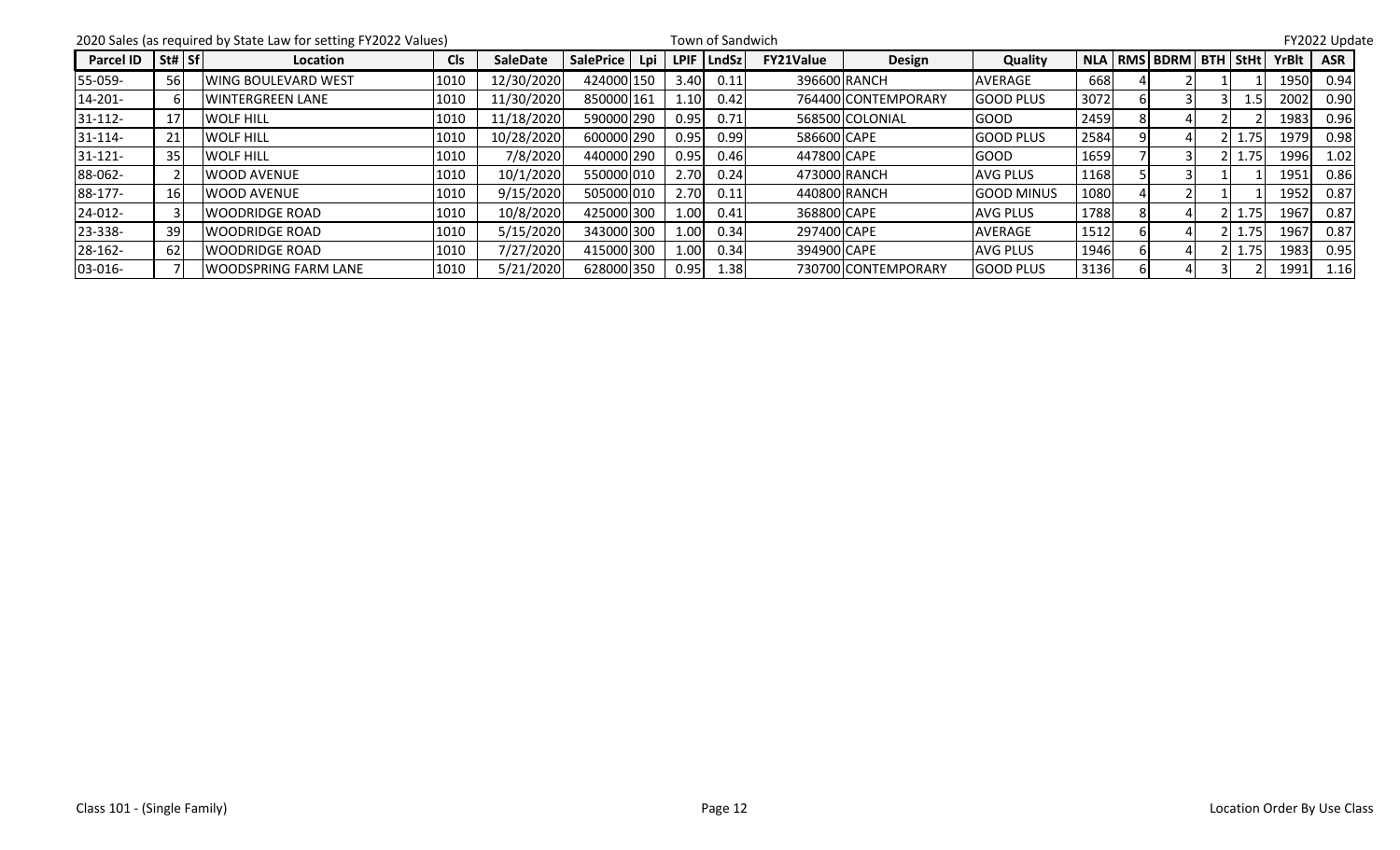|                  | 2020 Sales (as required by State Law for setting FY2022 Values) |                              |            |                 |                  |     |      |              | Town of Sandwich |                        |                   |            |                                          |   |               |              | FY2022 Update |
|------------------|-----------------------------------------------------------------|------------------------------|------------|-----------------|------------------|-----|------|--------------|------------------|------------------------|-------------------|------------|------------------------------------------|---|---------------|--------------|---------------|
| <b>Parcel ID</b> | St#   Sf                                                        | Location                     | <b>Cls</b> | <b>SaleDate</b> | <b>SalePrice</b> | Lpi |      | LPIF   LndSz | <b>FY21Value</b> | <b>Design</b>          | Quality           | <b>NLA</b> | <b>RMS BDRM BTH</b>                      |   | StHt          | <b>YrBlt</b> | <b>ASR</b>    |
| 43-009-002       | $\overline{2}$                                                  | <b>APPLE MEW</b>             | 1020       | 9/15/2020       | 375000 270       |     | 1.00 | <sup>0</sup> |                  | 349500 TWNHSE CONDO    | <b>AVERAGE</b>    | 1657       | $\mathfrak z$                            |   | 1.75          | 1986         | 0.93          |
| 34-050-0A5       | 36                                                              | <b>ATKINS ROAD UNIT A5</b>   | 1020       | 7/10/2020       | 250000 160       |     | 1.00 | <sup>0</sup> |                  | 239800 TWNHSE CONDO    | <b>AVERAGE</b>    | 1152       | $\overline{2}$                           |   |               | 1986         | 0.96          |
| 34-050-0E3       | 36                                                              | <b>ATKINS ROAD UNIT E3</b>   | 1020       | 3/11/2020       | 245000 160       |     | 1.00 |              |                  | 236300 TWNHSE CONDO    | AVERAGE           | 1152       | $\overline{2}$<br>5                      |   |               | 1986         | 0.96          |
| 11-254-007       |                                                                 | <b>BRIGHTSIDE LANE</b>       | 1020       | 1/3/2020        | 237000 700       |     | 1.00 | 0            |                  | 232700 TWNHSE CONDO    | AVERAGE           | 952        | $\overline{2}$<br>5                      |   |               | 2018         | 0.98          |
| 37-003-021       | 21                                                              | <b>HIGHVIEW DRIVE</b>        | 1020       | 9/21/2020       | 200000 010       |     | 1.00 | <sup>0</sup> |                  | 202100 GARDEN CONDO    | AVERAGE           | 780        | 3                                        |   |               | 1973         | 1.01          |
| 37-003-064       | 64                                                              | <b>HIGHVIEW DRIVE</b>        | 1020       | 11/13/2020      | 254900 010       |     | 1.00 | $\Omega$     |                  | 244700 GARDEN CONDO    | AVERAGE           | 946        | $\overline{2}$                           |   |               | 1978         | 0.96          |
| 37-003-070       | 70I                                                             | <b>HIGHVIEW DRIVE</b>        | 1020       | 7/13/2020       | 275000 010       |     | 1.00 |              |                  | 269700 GARDEN CONDO    | AVERAGE           | 1354       | $\mathfrak{p}$<br>5                      |   |               | 1978         | 0.98          |
| 37-003-093       | 93                                                              | <b>HIGHVIEW DRIVE</b>        | 1020       | 11/10/2020      | 209000 010       |     | 1.00 | <sup>0</sup> |                  | 205600 GARDEN CONDO    | <b>AVERAGE</b>    | 738        | $\overline{3}$                           |   |               | 1982         | 0.98          |
| 37-003-008       | 8                                                               | HIGHVIEW DRIVE               | 1020       | 11/23/2020      | 237000 010       |     | 1.00 |              |                  | 249300 GARDEN CONDO    | <b>AVERAGE</b>    | 1376       | $\mathfrak{p}$                           |   |               | 1973         | 1.05          |
| 37-003-055       | 55                                                              | <b>HIGHVIEW DRIVE</b>        | 1020       | 9/25/2020       | 249900 010       |     | 1.00 |              |                  | 244700 GARDEN CONDO    | <b>AVERAGE</b>    | 946        | $\overline{2}$                           |   |               | 1978         | 0.98          |
| 37-003-066       | 66I                                                             | <b>HIGHVIEW DRIVE</b>        | 1020       | 4/6/2020        | 215000 010       |     | 1.00 |              |                  | 195800 GARDEN CONDO    | AVERAGE           | 738        |                                          |   |               | 1978         | 0.91          |
| 37-003-072       | 72                                                              | <b>HIGHVIEW DRIVE</b>        | 1020       | 10/28/2020      | 230000 010       |     | 1.00 | 0            |                  | 260300 GARDEN CONDO    | AVERAGE           | 1062       | $\mathfrak{p}$                           |   |               | 1978         | 1.13          |
| 37-005-022       | 22                                                              | <b>HILLTOP DRIVE</b>         | 1020       | 3/27/2020       | 225000 020       |     | 1.00 |              |                  | 181200 GARDEN CONDO    | <b>AVERAGE</b>    | 727        |                                          |   |               | 1984         | 0.81          |
| 37-005-001       |                                                                 | <b>HILLTOP DRIVE</b>         | 1020       | 8/27/2020       | 240000 020       |     | 1.00 | O            |                  | 246900 GARDEN CONDO    | AVERAGE           | 1461       | $\overline{2}$<br>6                      |   |               | 1984         | 1.03          |
| 13-105-02B       | 98                                                              | JOHN EWER ROAD               | 1020       | 9/28/2020       | 294000 120       |     | 1.00 | 0            |                  | 275800 TWNHSE CONDO    | AVERAGE           | 1134       | 2 <sub>l</sub><br>$\boldsymbol{\Lambda}$ |   |               | 1984         | 0.94          |
| 71-059-005       | 174                                                             | NORTH SHORE BOULEVARD        | 1020       | 11/20/2020      | 325000 100       |     | 1.00 |              |                  | 257700 COTTAGE CONDO   | <b>AVG MINUS</b>  | 400        |                                          |   |               | 1970         | 0.79          |
| 71-034-001       | 225                                                             | <b>NORTH SHORE BOULEVARD</b> | 1020       | 6/26/2020       | 334850 040       |     | 1.00 |              |                  | 344600 COTTAGE CONDO   | AVERAGE           | 459        | $\overline{2}$                           |   |               | 1955         | 1.03          |
| 70-111-010       | 131                                                             | NORTH SHORE BOULEVARD        | 1020       | 6/30/2020       | 720000 420       |     | 1.00 |              |                  | 706400 COTTAGE CONDO   | <b>GOOD MINUS</b> | 1102       | $\mathfrak{p}$                           |   |               | 2016         | 0.98          |
| 71-015-0A8       | 185H                                                            | NORTH SHORE BOULEVARD        | 1020       | 3/31/2020       | 520000 130       |     | 1.00 | 0            |                  | 540400 COTTAGE CONDO   | <b>AVERAGE</b>    | 696        | $\overline{2}$                           |   |               | 1960         | 1.04          |
| 61-022-001       | 661                                                             | PLOUGHED NECK ROAD           | 1020       | 4/10/2020       | 120000 080       |     | 1.00 |              |                  | 105800 COTTAGE CONDO   | <b>AVG MINUS</b>  | 216        |                                          |   |               | 1950         | 0.88          |
| 30-103-002       |                                                                 | <b>PRESBY FARM LANE</b>      | 1020       | 3/27/2020       | 375000 510       |     | 1.00 |              |                  | 433400 CONDO (HSE STL) | AVERAGE           | 1512       | 3<br>6                                   |   | 1.75          | 1994         | 1.16          |
| 40-094-101       | 376                                                             | <b>ROUTE 6A</b>              | 1020       | 1/8/2020        | 110000 640       |     | 1.00 |              |                  | 113200 COTTAGE CONDO   | AVERAGE           | 238        | $\overline{2}$                           |   |               | 1939         | 1.03          |
| 40-017-002       | 389                                                             | <b>ROUTE 6A</b>              | 1020       | 12/30/2020      | 399900 800       |     | 1.00 | 0            |                  | 388200 CONDO (HSE STL) | <b>AVG PLUS</b>   | 1790       | $6 \mid$<br>$\mathfrak{p}$               |   |               | 1958         | 0.97          |
| 60-021-008       | 3588                                                            | <b>ROUTE 6A</b>              | 1020       | 10/13/2020      | 122500 770       |     | 1.00 |              |                  | 103100 COTTAGE CONDO   | AVERAGE           | 216        |                                          |   |               | 1936         | 0.84          |
| 40-094-016       | 376                                                             | <b>ROUTE 6A</b>              | 1020       | 8/27/2020       | 275000 640       |     | 1.00 | 0            |                  | 343200 COTTAGE CONDO   | AVERAGE           | 1878       | 2                                        |   |               | 1983         | 1.25          |
| 60-021-003       | 3583                                                            | <b>ROUTE 6A</b>              | 1020       | 1/16/2020       | 137500 770       |     | 1.00 | $\Omega$     |                  | 139300 COTTAGE CONDO   | <b>AVERAGE</b>    | 308        | $\mathfrak{p}$<br>$\boldsymbol{\Lambda}$ |   |               | 1935         | 1.01          |
| 60-021-012       |                                                                 | 358 12 ROUTE 6A              | 1020       | 12/9/2020       | 540000 770       |     | 1.00 | 0            |                  | 531000 CONDO (HSE STL) | <b>GOOD MINUS</b> | 2424       | 11<br>Δ                                  |   |               | 1987         | 0.98          |
| 40-094-008       | 376                                                             | <b>ROUTE 6A</b>              | 1020       | 3/23/2020       | 120000 640       |     | 1.00 | <sup>0</sup> |                  | 121000 COTTAGE CONDO   | AVERAGE           | 256        | $\overline{2}$                           |   |               | 1947         | 1.01          |
| 86-047-004       | 21                                                              | <b>ROUTE 6A - UNIT 4</b>     | 1020       | 10/1/2020       | 238875 720       |     | 1.00 | $\Omega$     |                  | 250900 CONDO (HSE STL) | <b>GOOD MINUS</b> | 696        | 3<br>$\mathbf{1}$                        |   |               | 2000         | 1.05          |
| 13-097-B11       | 11 I B                                                          | <b>SOUTHPOINT DRIVE</b>      | 1020       | 10/14/2020      | 285000 360       |     | 1.00 |              |                  | 274400 TWNHSE CONDO    | AVERAGE           | 1122       | 5<br>$\mathfrak{p}$                      |   | 1.75          | 1986         | 0.96          |
| 13-097-K64       |                                                                 | <b>64 K SOUTHPOINT DRIVE</b> | 1020       | 12/30/2020      | 275000 360       |     | 1.00 | $\Omega$     |                  | 287000 TWNHSE CONDO    | AVERAGE           | 1424       | $\overline{2}$<br>$6 \mid$               |   | $2 \mid 1.75$ | 1986         | 1.04          |
| 13-097-D26       |                                                                 | 26 D SOUTHPOINT DRIVE        | 1020       | 3/2/2020        | 286568 360       |     | 1.00 | 0            |                  | 275800 TWNHSE CONDO    | AVERAGE           | 1330       | $\overline{2}$<br>5                      |   | 1.75          | 1986         | 0.96          |
| 82-095-002       | 20                                                              | <b>STATE STREET</b>          | 1020       | 5/22/2020       | 690000 780       |     | 1.00 | $\Omega$     |                  | 697700 CONDO (HSE STL) | <b>GOOD</b>       | 2304       | $\overline{\mathbf{3}}$<br>$6 \mid$      |   | 1.75          | 2018         | 1.01          |
| 82-095-001       | 22                                                              | <b>STATE STREET</b>          | 1020       | 5/1/2020        | 830000 790       |     | 1.00 | 0            |                  | 850400 CONDO (HSE STL) | <b>GOOD PLUS</b>  | 2446       | $\overline{\mathbf{3}}$<br>6             |   | $2 \mid 1.75$ | 2018         | 1.02          |
| 82-012-02B       | 114                                                             | <b>TUPPER ROAD</b>           | 1020       | 11/12/2020      | 461000 110       |     | 1.00 | 0            |                  | 443200 TWNHSE CONDO    | <b>AVG PLUS</b>   | 1994       | $\overline{\mathbf{3}}$<br>6             |   | 2.5           | 1984         | 0.96          |
| 82-012-01B       | 114                                                             | <b>TUPPER ROAD</b>           | 1020       | 11/30/2020      | 349900 110       |     | 1.00 |              |                  | 404500 TWNHSE CONDO    | <b>AVG PLUS</b>   | 1994       | 2                                        |   | 2.5           | 1984         | 1.16          |
| 82-012-04B       | 114                                                             | <b>TUPPER ROAD</b>           | 1020       | 12/11/2020      | 499000 110       |     | 1.00 | 0            |                  | 452200 TWNHSE CONDO    | <b>AVG PLUS</b>   | 1886       | $\overline{2}$<br>6                      | 2 |               | 1988         | 0.91          |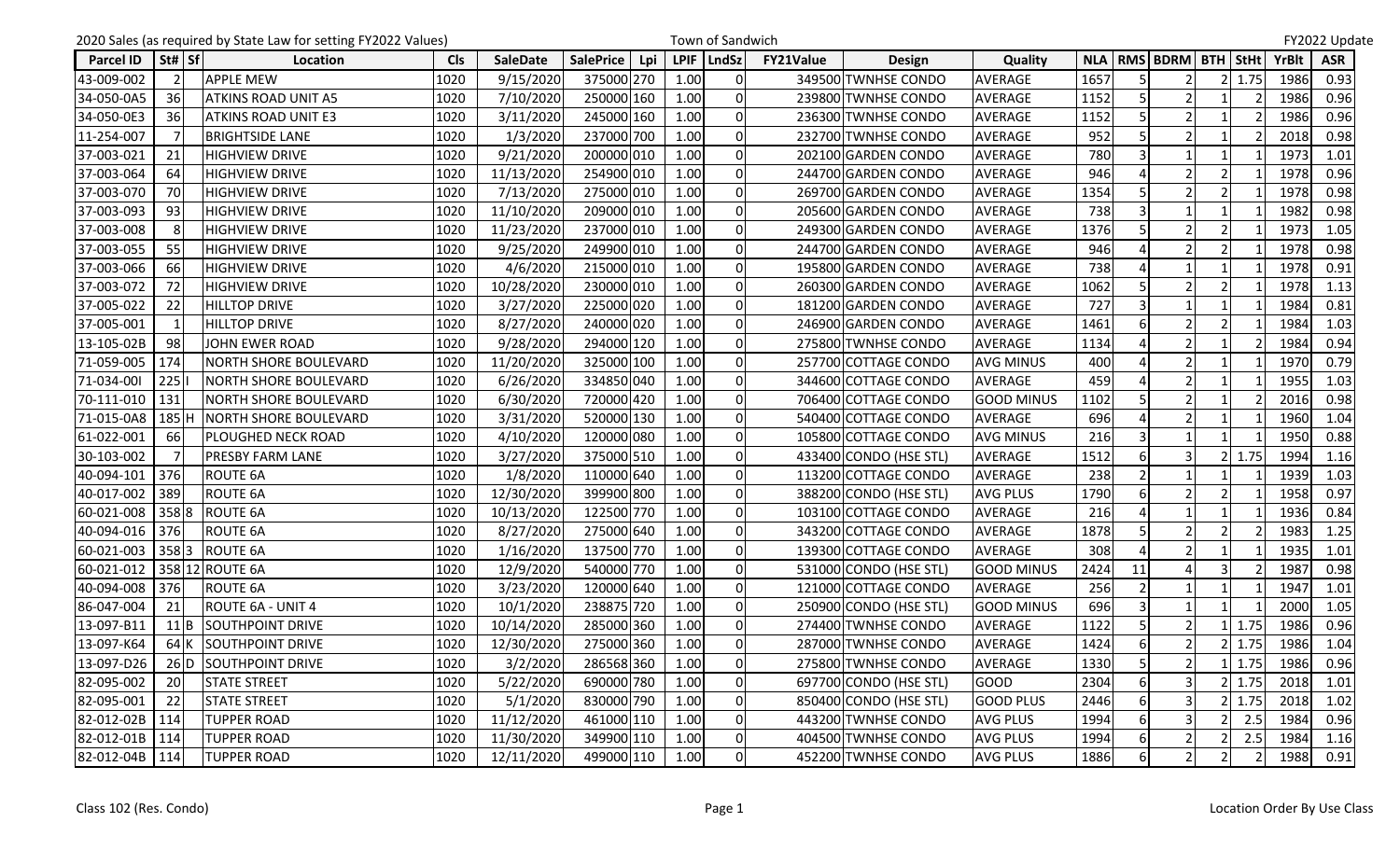|           |                                | 2020 Sales (as required by State Law for setting FY2022 Values) |            |                 | FY2022 Update |      |                    |                  |                  |                   |      |                 |                               |  |      |       |            |
|-----------|--------------------------------|-----------------------------------------------------------------|------------|-----------------|---------------|------|--------------------|------------------|------------------|-------------------|------|-----------------|-------------------------------|--|------|-------|------------|
| Parcel ID | $\vert$ St# $\vert$ Sf $\vert$ | Location                                                        | <b>Cls</b> | <b>SaleDate</b> | SalePrice     |      | Lpi   LPIF   LndSz | <b>FY21Value</b> | Design           | Quality           |      |                 | NLA   RMS   BDRM   BTH   StHt |  |      | YrBlt | <b>ASR</b> |
| 41-009-   |                                | <b>IDA LANE</b>                                                 | 1040       | 1/17/2020       | 527000 301    | 1.00 | 0.73               |                  | 583000 2 FAMILY  | <b>GOOD MINUS</b> | 2812 | 10I             |                               |  | 1.75 | 1976  | 1.11       |
| 13-104-   | 100                            | <b>JOHN EWER ROAD</b>                                           | 1040       | 9/30/2020       | 500000 340    | 0.85 | 1.43               |                  | 450400 2 FAMILY  | <b>AVERAGE</b>    | 2268 |                 |                               |  |      | 1982  | 0.90       |
| 96-056-   | 266                            | <b>IPHILLIPS ROAD</b>                                           | 1040       | 11/19/2020      | 729000 230    | 3.40 | 0.21               |                  | 548600 2 FAMILY  | AVERAGE           | 1536 | 10              |                               |  |      | 1958  | 0.75       |
| 07-066-   | 34                             | <b>COVE ROAD</b>                                                | 1090       | 6/26/2020       | 1100000 390   | 1.80 | 1.46               | 1059100 OTHER    |                  | <b>IEXCELLENT</b> | 2106 |                 |                               |  | 1.75 | 1963  | 0.96       |
| 68-011-   |                                | <b>HILL WOOD WAY</b>                                            | 1090       | 6/8/2020        | 1000000 070   | 1.20 | 1.19               | 1007700 CAPE     |                  | <b>GOOD PLUS</b>  | 3375 | 11 <sup>1</sup> |                               |  | 1.75 | 1990  | 1.01       |
| 58-026-   | 264                            | <b>ROUTE 6A</b>                                                 | 1090       | 10/29/2020      | 775000 380    | 1.15 | 2.03               |                  | 912300 ANTIQUE 3 | <b>GOOD</b>       | 3439 | 13I             |                               |  |      | 1875  | 1.18       |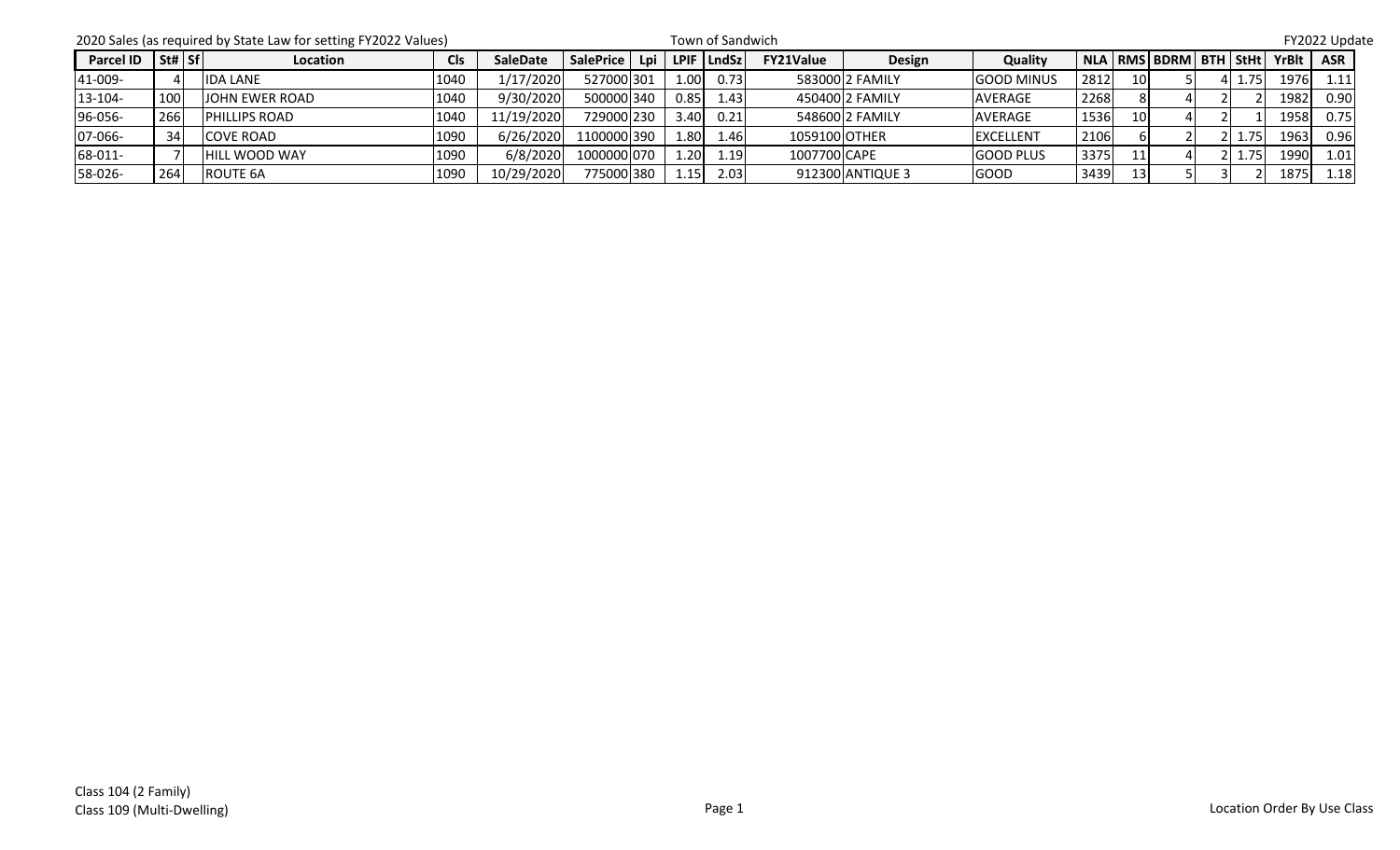|                                          |    | 2020 Sales (as required by State Law for setting FY2022 Values) |            |            |            | Town of Sandwich |                    |                  | FY2022 Update |         |  |  |                              |  |  |       |            |
|------------------------------------------|----|-----------------------------------------------------------------|------------|------------|------------|------------------|--------------------|------------------|---------------|---------|--|--|------------------------------|--|--|-------|------------|
| Parcel ID $\left  \text{St#} \right $ Sf |    | Location                                                        | <b>Cls</b> | SaleDate   | SalePrice  |                  | Lpi   LPIF   LndSz | <b>FY21Value</b> | Design        | Quality |  |  | NLA   RMS  BDRM   BTH   StHt |  |  | YrBlt | <b>ASR</b> |
| 20-278-                                  |    | <b>ASTRID WAY</b>                                               | 1300       | 12/18/2020 | 659900 291 | 0.88             | 0.78               | 108200           |               |         |  |  |                              |  |  |       | 0.16       |
| $13 - 177$                               | 84 | <b>BOARDLEY ROAD</b>                                            | 1300       | 6/22/2020  | 140000 340 | 0.88             | 1.03               | 140200           |               |         |  |  |                              |  |  |       | 1.00       |
| 25-025-                                  |    | <b>CHASE ROAD</b>                                               | 1300       | 3/23/2020  | 210000 291 | 0.88             | 6.53               | 209500           |               |         |  |  |                              |  |  |       | 1.00       |
| 50-094-                                  | 36 | <b>CRANBERRY TRAIL</b>                                          | 1300       | 11/10/2020 | 295000 071 | 1.7              | 1.394              | 270800           |               |         |  |  |                              |  |  |       | 0.92       |
| 58-028-                                  | 19 | <b>GULLY LANE</b>                                               | 1300       | 10/30/2020 | 250000 240 |                  | 1.08 4.009         | 218800           |               |         |  |  |                              |  |  |       | 0.88       |
| 09-079-                                  | 27 | <b>HOLLY RIDGE DRIVE</b>                                        | 1300       | 8/25/2020  | 105000 350 | 0.95             | 0.48               | 115600           |               |         |  |  |                              |  |  |       | 1.10       |
| 49-035-                                  |    | <b>LOST MEADOWS ROAD</b>                                        | 1300       | 6/19/2020  | 285000 160 | 1.9              | 1.71               | 277800           |               |         |  |  |                              |  |  |       | 0.97       |
| 40-118-                                  | 21 | <b>MANOR DRIVE</b>                                              | 1300       | 4/23/2020  | 190000 260 |                  | 0.91               | 165200           |               |         |  |  |                              |  |  |       | 0.87       |
| 60-046-                                  | 20 | <b>QUIET STREET</b>                                             | 1300       | 1/24/2020  | 162500 380 | 1.15             | 0.69               | 159400           |               |         |  |  |                              |  |  |       | 0.98       |
| 93-153-                                  |    | <b>SPRAGUE COURT</b>                                            | 1300       | 10/15/2020 | 254000 010 | 2.7              | 0.54               | 250500           |               |         |  |  |                              |  |  |       | 0.99       |